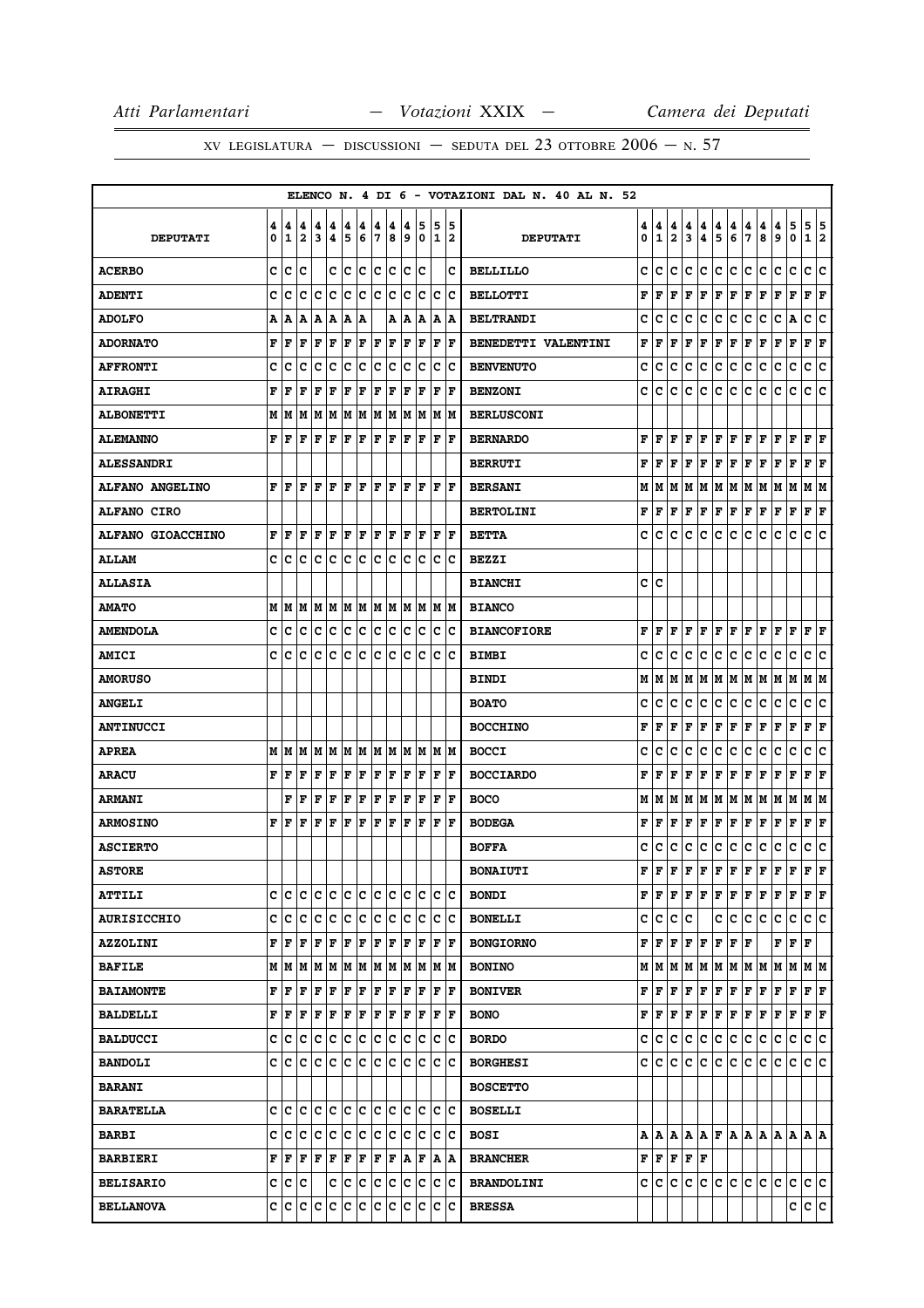|                     |        |        |                              |        |        |        |        |        |           |        |        |                   |                      | ELENCO N. 4 DI 6 - VOTAZIONI DAL N. 40 AL N. 52 |        |                   |                              |        |                                                                                                                                                     |              |                          |               |                                                                                                                                                                         |        |                                           |                        |                              |
|---------------------|--------|--------|------------------------------|--------|--------|--------|--------|--------|-----------|--------|--------|-------------------|----------------------|-------------------------------------------------|--------|-------------------|------------------------------|--------|-----------------------------------------------------------------------------------------------------------------------------------------------------|--------------|--------------------------|---------------|-------------------------------------------------------------------------------------------------------------------------------------------------------------------------|--------|-------------------------------------------|------------------------|------------------------------|
| <b>DEPUTATI</b>     | 4<br>0 | 4<br>1 | 4<br>$\overline{\mathbf{2}}$ | 4<br>3 | 4<br>4 | 4<br>5 | 4<br>6 | 4<br>7 | 4<br>8    | 4<br>9 | 5<br>0 | 5<br>$\mathbf{1}$ | 5<br>12              | <b>DEPUTATI</b>                                 | 4<br>0 | 4<br>$\mathbf{1}$ | 4<br>$\overline{\mathbf{2}}$ | 4<br>3 | 4<br>4                                                                                                                                              | 4<br>5       | $\frac{4}{6}$            | $\frac{4}{7}$ | 4<br>8                                                                                                                                                                  | 4<br>9 | 5<br>0                                    | 5<br>$\mathbf{1}$      | 5<br>$\overline{\mathbf{2}}$ |
| <b>BRICOLO</b>      | F      | F      | F                            | F      | F      | F      | F      | F      | F         | F      | F      | F                 | F                    | <b>CASTIELLO</b>                                |        |                   |                              |        |                                                                                                                                                     |              |                          |               |                                                                                                                                                                         |        |                                           |                        |                              |
| <b>BRIGANDI'</b>    |        |        |                              |        |        |        |        |        |           |        |        |                   |                      | <b>CATANOSO</b>                                 |        |                   |                              |        |                                                                                                                                                     |              |                          |               |                                                                                                                                                                         |        |                                           |                        |                              |
| <b>BRIGUGLIO</b>    | F      | F      | F                            | F      | l F    | ΙF     | l F    | F      | ΙF        |        | F      | F                 | F                    | <b>CATONE</b>                                   |        |                   |                              |        |                                                                                                                                                     |              |                          |               |                                                                                                                                                                         |        |                                           |                        |                              |
| <b>BRUGGER</b>      | М      | M      | M                            | M      | M      | M M    |        |        | M   M   M |        | M      |                   | M  M                 | <b>CECCACCI RUBINO</b>                          | F      | F                 | F                            |        | F F                                                                                                                                                 |              |                          |               | F F F F F                                                                                                                                                               |        |                                           | FF                     |                              |
| <b>BRUNO</b>        | F      | F      | F                            | F      | F      |        | F      | F      | F         | F      | F      | F                 | l F                  | <b>CECCUZZI</b>                                 | c      | c                 | c                            | c      | с                                                                                                                                                   | c            | c                        | с             | с                                                                                                                                                                       | с      | c                                         | c                      | c                            |
| <b>BRUSCO</b>       | F      | F      | F                            | F      | F      | F      | F      | F      | F         | F      | F      | F                 | F                    | <b>CENTO</b>                                    | М      | M                 | M                            | M      | M                                                                                                                                                   |              | M   M   M                |               | M   M   M                                                                                                                                                               |        |                                           | M M                    |                              |
| <b>BUCCHINO</b>     | c      | с      | c                            | с      | с      | c      |        | c      | с         |        | c      | с                 | c                    | <b>CERONI</b>                                   | F      | F                 | F                            | F      | F                                                                                                                                                   | F            | F                        | F             | F                                                                                                                                                                       | F      | F                                         | F                      | F                            |
| <b>BUEMI</b>        | c      | c      | c                            | c      | c      | c      | ∣c     | c      |           | с      | c      | c                 | Ιc                   | <b>CESA</b>                                     | А      | A                 | A                            | А      | A                                                                                                                                                   |              |                          |               | A  A  A  A  A                                                                                                                                                           |        | Α                                         | A  A                   |                              |
| <b>BUFFO</b>        | c      | c      | c                            | c      | c      | c      | c      | c      | c         | c      | c      | c                 | Ιc                   | <b>CESARIO</b>                                  | c      | с                 | c                            | c      | c                                                                                                                                                   |              | c c                      | c             | c                                                                                                                                                                       | c      | lc.                                       | c c                    |                              |
| <b>BUGLIO</b>       | c      | с      | c                            | c      | c      | c      | c      | c      | Ιc        | c      | Ιc     | c                 | Ιc                   | <b>CESARO</b>                                   | F      |                   | F                            |        | F                                                                                                                                                   | F            |                          |               | ${\tt F}\, {\tt F}\, {\tt F}\,$                                                                                                                                         |        |                                           |                        |                              |
| <b>BUONFIGLIO</b>   |        |        |                              |        | F      |        |        |        |           |        |        | F                 | lF.                  | <b>CESINI</b>                                   | c      | с                 | с                            | с      | с                                                                                                                                                   | c c          |                          | с             | c                                                                                                                                                                       | c      | c                                         | c c                    |                              |
| <b>BUONTEMPO</b>    | М      | M      | M                            | M      | M      | M      | M      | lм     | M         | M      | M      | М                 | lМ                   | <b>CHIANALE</b>                                 | c      | с                 | c                            | c      | с                                                                                                                                                   | c            | c                        | c             | с                                                                                                                                                                       | c      | c                                         | c                      | Iс                           |
| <b>BURCHIELLARO</b> | c      | с      | c                            | с      | c      | c      | c      | lc.    | c         | c      | Iс     | c                 | Iс                   | <b>CHIAROMONTE</b>                              |        |                   |                              |        |                                                                                                                                                     |              |                          |               |                                                                                                                                                                         |        |                                           |                        |                              |
| <b>BURGIO</b>       | c      | с      | с                            | c      | с      | c      | c      | c      | с         | c      | c      | c                 | c                    | <b>CHICCHI</b>                                  | с      | с                 | с                            | с      | с                                                                                                                                                   | с            | c                        |               | c                                                                                                                                                                       | c      | с                                         | с                      | c                            |
| <b>BURTONE</b>      | c      | c      | c                            | c      | c      | c      | c      | c      | c         | c      | c      | c                 | Ιc                   | <b>CHITI</b>                                    | М      | M                 | M                            |        |                                                                                                                                                     |              |                          |               | M  M  M  M  M  M  M  M                                                                                                                                                  |        |                                           | M M                    |                              |
| <b>CACCIARI</b>     | C      | c      | C                            | c      | c      | c      | c      | c      | c         | lc     | Ιc     | c                 | Ιc                   | <b>CIALENTE</b>                                 | c      | c                 | c                            | c      | c                                                                                                                                                   |              | c                        | c             | c                                                                                                                                                                       | lc.    | c                                         | c c                    |                              |
| <b>CALDAROLA</b>    |        |        |                              |        |        |        |        |        |           |        |        |                   |                      | <b>CICCHITTO</b>                                | F      | F                 | F                            | F      | F                                                                                                                                                   |              |                          |               |                                                                                                                                                                         |        |                                           | ${\bf F} \mid {\bf F}$ |                              |
| <b>CALGARO</b>      | c      | c      | c                            | Iс     | Iс     | lc.    | lc.    | lc.    | Iс        | lc.    | Iс     | lc.               | Iс                   | CICCIOLI                                        | F      | F                 |                              | F      | F                                                                                                                                                   |              | ${\bf F}$ $\bf F$        |               | F F F F                                                                                                                                                                 |        |                                           | ${\bf F} \mid {\bf F}$ |                              |
| <b>CALIGIURI</b>    | F      | F      | F                            | F      | F      | F      | F      | F      | F         | F      | F      | F                 | ΙF                   | CICU                                            | F      | F                 | F                            | F      | F                                                                                                                                                   | F            | F                        | $\mathbf{F}$  | F                                                                                                                                                                       | F      | F                                         | F                      | ١F                           |
| <b>CAMPA</b>        | F      | F      |                              | F      |        | F      | F      | F      |           | F      | F      | F                 | F                    | <b>CIOCCHETTI</b>                               | A      | A                 | A                            | Α      | Α                                                                                                                                                   |              | A   A                    | Α             | Α                                                                                                                                                                       | Α      | A                                         | A   A                  |                              |
| <b>CANCRINI</b>     | c      |        | c                            | c      | c      | c      | c      | c      | c         | c      | c      | c                 | Ιc                   | <b>CIOFFI</b>                                   |        | с                 | c                            | c      | c                                                                                                                                                   | c            | c                        | c             | c                                                                                                                                                                       | c      | c                                         | c                      | c                            |
| <b>CANNAVO'</b>     | c      | c      | c                            | c      | c      | c      | c      | с      | c         | с      | c      | c                 | c                    | CIRIELLI                                        |        |                   |                              |        |                                                                                                                                                     |              |                          |               |                                                                                                                                                                         |        |                                           |                        |                              |
| <b>CAPARINI</b>     | F      | F      | F                            | F      | F      | F      | F      | F      | F         | F      | F      | F                 | F                    | <b>CIRINO POMICINO</b>                          | М      | M                 | lМ                           | M      | M                                                                                                                                                   |              |                          |               | M  M  M  M  M  M                                                                                                                                                        |        |                                           | M M                    |                              |
| <b>CAPEZZONE</b>    |        |        |                              |        |        |        |        |        |           |        |        |                   |                      | CODURELLI                                       | c      | с                 | с                            | с      | c                                                                                                                                                   | c            | c                        | c             | c                                                                                                                                                                       | c      | c                                         | c c                    |                              |
| CAPITANIO SANTOLINI | А      | ۱A     | A                            | A      | A      | A      | A      | A      | A         | Α      | A      |                   | A  A                 | COGODI                                          | c      | c                 | c                            | с      | c                                                                                                                                                   | c            | c.                       | c             | c                                                                                                                                                                       | c      | c.                                        | c                      |                              |
| <b>CAPODICASA</b>   | c      | lc.    | c                            | lc     | c      | lc.    |        |        | c         | c      | lc     | lc.               | lc.                  | <b>COLASIO</b>                                  | c      | lc.               | lc.                          | c      | c                                                                                                                                                   | $\mathbf{C}$ | c                        | c.            | c                                                                                                                                                                       | c      | c.                                        | c c                    |                              |
| <b>CAPOTOSTI</b>    | c      | c      | lc.                          | Iс     |        | с      | ∣c     | c      | Iс        | IС     | Iс     | c                 | Ιc                   | <b>COLUCCI</b>                                  |        |                   |                              |        |                                                                                                                                                     |              |                          |               |                                                                                                                                                                         |        |                                           |                        |                              |
| <b>CARBONELLA</b>   | C      | c      | c                            | Iс     | c      | lc.    | c      | c      | Iс        | lc.    | Iс     | lc.               | ΙC                   | <b>COMPAGNON</b>                                |        |                   |                              |        | A   A   A   A                                                                                                                                       |              |                          |               |                                                                                                                                                                         |        | A   A   A   A                             |                        |                              |
| <b>CARDANO</b>      |        |        |                              |        |        |        |        |        |           |        |        |                   |                      | <b>CONSOLO</b>                                  |        |                   |                              |        | $\mathbf{F}\, \,\mathbf{F}\, \,\mathbf{F}\, \,\mathbf{F}\, \,\mathbf{F}\, \,\mathbf{F}\, \,\mathbf{F}\, \,\mathbf{F}\, \,\mathbf{F}\, \,\mathbf{F}$ |              |                          |               |                                                                                                                                                                         | F      | F                                         | F F                    |                              |
| <b>CARDINALE</b>    | C      |        | c                            | Iс     | ١c     | lc.    | lc.    | lc.    | c         | c      | lc     | lc.               | ΙC                   | CONTE GIANFRANCO                                |        |                   |                              |        |                                                                                                                                                     |              |                          |               | ${\bf F}\, \, {\bf F}\, \, {\bf F}\, \, {\bf F}\, \, {\bf F}\, \, {\bf F}\, \, {\bf F}\, \, {\bf F}\, \, {\bf F}\, \, {\bf F}\, \, {\bf F}\,$                           |        |                                           | F F                    |                              |
| <b>CARFAGNA</b>     | F      | F      | F                            | F      | F      | F      | F      | F      | F         | F      | l F    | F                 | ١F                   | <b>CONTE GIORGIO</b>                            |        |                   |                              |        |                                                                                                                                                     |              |                          |               | ${\bf F}\, \,{\bf F}\, \,{\bf F}\, \,{\bf F}\, \,{\bf F}\, \,{\bf F}\, \,{\bf F}\, \,{\bf F}\, \,{\bf F}\, \,{\bf F}\, \,{\bf F}\, \,{\bf F}\, \,{\bf F}\, \,{\bf F}\,$ |        |                                           |                        |                              |
| <b>CARLUCCI</b>     | F      | F      | F                            | F F    |        | F F    |        | F F    |           |        | F F    |                   | $ {\bf F}  {\bf F} $ | <b>CONTENTO</b>                                 |        |                   |                              |        |                                                                                                                                                     |              |                          |               |                                                                                                                                                                         |        |                                           |                        |                              |
| <b>CARRA</b>        | c      | lc.    | c                            | с      | c      | lc.    | lc.    | lc.    | lc.       | lc.    | lc     |                   | lc Ic                | CONTI GIULIO                                    |        |                   |                              |        |                                                                                                                                                     |              |                          |               |                                                                                                                                                                         |        |                                           |                        |                              |
| <b>CARTA</b>        |        |        |                              |        |        |        |        |        |           |        |        |                   |                      | CONTI RICCARDO                                  |        |                   |                              |        |                                                                                                                                                     |              |                          |               |                                                                                                                                                                         |        |                                           |                        |                              |
| <b>CARUSO</b>       | c      | c      | C                            | c      | c      | lc.    | c      | lc.    | lc        | c      | lc     | lc.               | lc                   | <b>CORDONI</b>                                  | c      | с                 | c                            | c      | c                                                                                                                                                   | c            | c.                       | c             | c                                                                                                                                                                       | c      | c                                         | c c                    |                              |
| <b>CASERO</b>       | F      | lF     | F                            | F      | F      | F      | F      | F      | F         | l F    | F      |                   | F  F                 | COSENTINO LIONELLO                              |        | c c c c           |                              |        |                                                                                                                                                     | c            |                          |               | c c c c                                                                                                                                                                 |        | c                                         | c c                    |                              |
| <b>CASINI</b>       |        |        |                              |        |        |        |        |        |           |        |        |                   |                      | COSENTINO NICOLA                                |        | F                 |                              | F      |                                                                                                                                                     |              | F                        |               |                                                                                                                                                                         |        | ${\bf F} \,   \, {\bf F} \,   \, {\bf F}$ |                        |                              |
| <b>CASSOLA</b>      | c      | c      | lc.                          | Iс     | c      | c      | c      | lc.    | Iс        | lc.    | ١c     |                   | c                    | <b>COSENZA</b>                                  |        |                   |                              |        |                                                                                                                                                     |              |                          |               | F F F F F                                                                                                                                                               |        |                                           |                        |                              |
| <b>CASTAGNETTI</b>  |        |        |                              |        |        |        |        |        |           |        |        |                   |                      | <b>COSSIGA</b>                                  |        |                   |                              |        | ${\bf F}$ $\bf F$ $\bf F$ $\bf F$ $\bf F$                                                                                                           |              |                          |               | F   F   F   F   F   F   F                                                                                                                                               |        |                                           |                        |                              |
| <b>CASTELLANI</b>   | F      | F      | F                            | F      | F      | F      | F      | F      | F         | F      | F      | F                 | F                    | <b>COSTA</b>                                    |        | FF                | F                            | F      | F                                                                                                                                                   |              | $\mathbf{F} \mathbf{F} $ | F F           |                                                                                                                                                                         |        | ${\bf F} \,   \, {\bf F} \,   \, {\bf F}$ |                        |                              |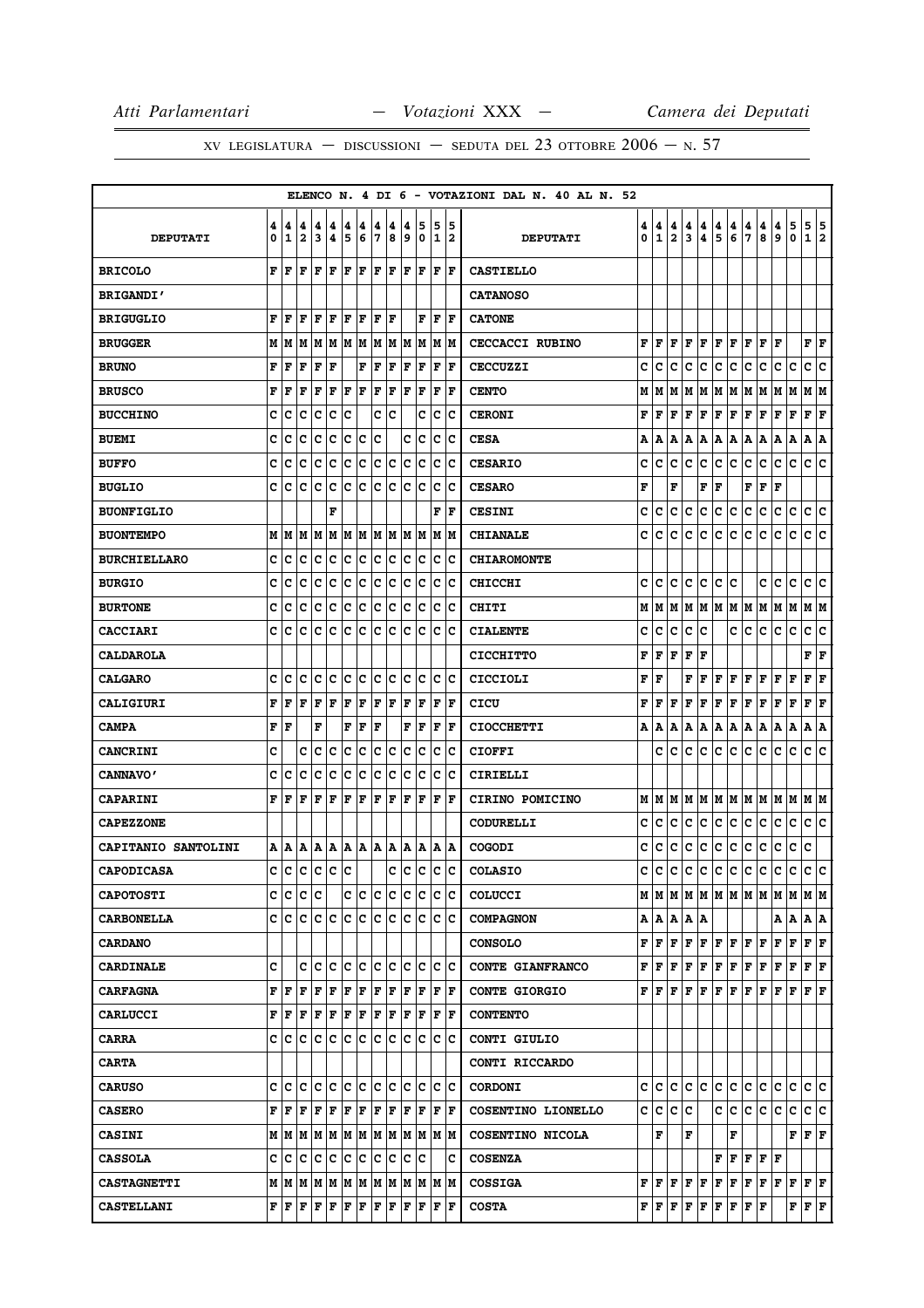|                     |        |                                         |        |                      |                       |        |        |         |             |        |                      |                                    |                      | ELENCO N. 4 DI 6 - VOTAZIONI DAL N. 40 AL N. 52 |        |                   |                              |        |           |                                                                                                             |        |                      |        |        |                                                                                                         |                           |     |
|---------------------|--------|-----------------------------------------|--------|----------------------|-----------------------|--------|--------|---------|-------------|--------|----------------------|------------------------------------|----------------------|-------------------------------------------------|--------|-------------------|------------------------------|--------|-----------|-------------------------------------------------------------------------------------------------------------|--------|----------------------|--------|--------|---------------------------------------------------------------------------------------------------------|---------------------------|-----|
| <b>DEPUTATI</b>     | 4<br>0 | 4<br>1                                  | 4<br>2 | 4<br>3               | 4<br>$\boldsymbol{4}$ | 4<br>5 | 4<br>6 | 4<br>17 | 4<br>8      | 4<br>و | 5<br>0               | 5                                  | 5<br>12              | <b>DEPUTATI</b>                                 | 4<br>0 | 4<br>$\mathbf{1}$ | 4<br>$\overline{\mathbf{2}}$ | 4<br>3 | 4<br>4    | 4<br>5                                                                                                      | 4<br>6 | 4<br>7               | 4<br>8 | 4<br>9 | 5<br>0                                                                                                  | 5 5<br>1 2                |     |
| <b>COSTANTINI</b>   |        | c Ic                                    | ١c     | ١c                   | lc                    | lc.    | lc.    | lc lc   |             | lc.    | lc                   | Ic                                 |                      | DI CAGNO ABBRESCIA                              | F      | l F               | F                            | F      | F         | F                                                                                                           | F      | F                    | F      | F      | F                                                                                                       | ${\bf F}$ ${\bf F}$       |     |
| <b>COTA</b>         |        |                                         |        |                      |                       |        |        |         |             |        |                      |                                    |                      | DI CENTA                                        | F      | l F               | F                            | F      | F         | F                                                                                                           | F      | $ {\bf F}  {\bf F} $ |        | F      | F                                                                                                       | $ {\bf F}  {\bf F} $      |     |
| <b>CRAPOLICCHIO</b> |        | c Ic                                    | IC     | ١c                   | Ιc                    | lc.    | IC.    | lc.     | Iс          | lc.    | Ιc                   | c                                  | ١c                   | <b>DI GIOIA</b>                                 | c      | c                 | c                            | c      | c         |                                                                                                             |        |                      |        |        |                                                                                                         |                           |     |
| <b>CRAXI</b>        |        |                                         |        |                      |                       |        |        |         |             |        |                      |                                    |                      | DI GIROLAMO                                     | c      | c                 | c                            | с      | c         | c.                                                                                                          | c      | c                    | Iс     | c      | c                                                                                                       | c c                       |     |
| <b>CREMA</b>        | c      | c                                       | c      | Iс                   | lc                    | lc.    | ١c     | ١c      | lc          | c      | lc                   | c                                  | Ιc                   | <b>DILIBERTO</b>                                | c      | c                 | c                            | c      | с         | c                                                                                                           | c      | с                    | c      | c      | c                                                                                                       | c                         | c   |
| <b>CRIMI</b>        |        |                                         |        |                      |                       |        |        |         |             |        |                      |                                    |                      | <b>DIOGUARDI</b>                                | c      | c                 | c                            | c      | c         | с                                                                                                           | c      | c                    | c      | с      | $\mathbf c$                                                                                             | c                         | ١c  |
| <b>CRISAFULLI</b>   | c      | C                                       | Ιc     | Ιc                   | Ιc                    | lc.    | Iс     | lc.     | Iс          | Iс     | Iс                   | Iс                                 | Iс                   | <b>DIONISI</b>                                  | А      | Α                 | Α                            | А      | Α         | A                                                                                                           | A      |                      |        | А      | A                                                                                                       | A   A                     |     |
| CRISCI              | c      | с                                       | c      | Iс                   | Iс                    | Ιc     | c      | Ιc      | Iс          | Iс     | Iс                   | c                                  | ΙC                   | <b>DI PIETRO</b>                                | М      | M                 | lМ                           |        | MM        | M M M M                                                                                                     |        |                      |        | M      | M                                                                                                       | M  M                      |     |
| <b>CROSETTO</b>     | F      | F                                       | F      | F                    | F                     |        | F      | F       | F           | F      | F                    | ΙF                                 |                      | <b>D'IPPOLITO</b>                               | F      | F                 | F                            | F      | F         | F                                                                                                           | F      | F                    | F      | F      | F                                                                                                       | ${\bf F} \,   \, {\bf F}$ |     |
| <b>CUPERLO</b>      | C      | с                                       | c      | с                    | c                     | Ιc     | c      | c       | c           | c      | c                    | с                                  | Ιc                   | DI SALVO                                        | c      | c                 | c                            | c      | с         | с                                                                                                           | c      | с                    | c      | с      | с                                                                                                       | с                         | c   |
| "AGRO מ             |        | A A                                     | ١A     | A                    | ١A                    | A      | ١A     | A       | F           | A      | A                    | A                                  | A                    | DI VIRGILIO                                     | F      | F                 | F                            | F      | F         | F                                                                                                           | F      | F                    | F      | F      | F                                                                                                       | $ {\bf F}  {\bf F} $      |     |
| D'ALEMA             |        | MM                                      | M      | lм                   | M                     |        |        | M M M M |             | lм     | M                    | М                                  | lМ                   | <b>DONADI</b>                                   | М      | M                 | М                            | м      | lм        | М                                                                                                           | M      | M                    | M      | M      | M                                                                                                       | МM                        |     |
| <b>D'ALIA</b>       |        | A   A   A                               |        | A  A                 |                       |        |        |         |             |        | A   A                |                                    | A  A                 | <b>DOZZO</b>                                    |        |                   |                              |        |           |                                                                                                             |        |                      |        |        |                                                                                                         |                           |     |
| D'AMBROSIO          | c      | lc                                      | Ιc     | Ιc                   | Ιc                    | Iс     | ١c     |         | c           | Iс     | Iс                   | Iс                                 | Ιc                   | <b>DRAGO</b>                                    |        |                   |                              |        |           |                                                                                                             |        |                      |        |        |                                                                                                         |                           |     |
| <b>DAMIANO</b>      |        | M   M                                   | lМ     | lМ                   | M                     | M      | M      |         | M M         | M      | M                    | lм                                 | lМ                   | DUILIO                                          | М      | M                 | М                            | М      | M         | M                                                                                                           | M      | M                    | M      | M      | M                                                                                                       | M  M                      |     |
| <b>D'ANTONA</b>     | c      | Iс                                      | lc.    | IC IC                |                       | IC.    | ∣c     | c c     |             | lc.    | Iс                   | Iс                                 | ΙC                   | <b>D'ULIZIA</b>                                 | c      | с                 | c                            | c      | c         | с                                                                                                           | c      | с                    | c      | c      | c                                                                                                       | c c                       |     |
| <b>D'ANTONI</b>     |        | MIM                                     | M      | lМ                   | M                     | M      | M      | M       | M           | lМ     | lМ                   | lм                                 | lМ                   | <b>DURANTI</b>                                  | c      | c                 | c                            | c      | с         | с                                                                                                           | c      | c                    | c      | с      | c                                                                                                       | c                         | ∣c  |
| <b>DATO</b>         | c      | c                                       | c      | с                    | c                     | c      | c      | Iс      | c           | IС     | c                    | c                                  | c                    | <b>DUSSIN</b>                                   | F      | F                 | F                            | F      | F         | Г                                                                                                           | F      | F                    | F      | Г      | F                                                                                                       | F F                       |     |
| DE ANGELIS          | C      | Iс                                      | c      | Iс                   | c                     | c      | c      | Ιc      | с           | c      | Ιc                   | c                                  | Ιc                   | <b>EVANGELISTI</b>                              | c      | c                 | c                            | c      | с         | c                                                                                                           | c      | c                    | c      | c      | c                                                                                                       | c                         | c   |
| DE BIASI            | c      | C                                       | c      | Iс                   | Ιc                    | Ιc     | c      |         | C           | Iс     | Ιc                   | c                                  | ١c                   | <b>FABBRI</b>                                   |        |                   |                              |        |           |                                                                                                             |        |                      | F      | F      |                                                                                                         |                           | F   |
| DE BRASI            | c      | с                                       | c      | Iс                   | Iс                    | Ιc     | Iс     | Iс      | Iс          | c      | Ιc                   | c                                  | Ιc                   | <b>FABRIS</b>                                   | c      | c                 | c                            | c      | c         | c                                                                                                           | c      | c                    | c      | с      | c                                                                                                       | c                         | lc. |
| DE CASTRO           |        | M   M                                   | lМ     | lм                   | lм                    | M      | M      | M       | M           | M      | lМ                   | М                                  | lМ                   | <b>FADDA</b>                                    | c      | c                 | c                            | c      | с         |                                                                                                             |        | c                    | c      | c      | $\mathbf C$                                                                                             | c                         | c   |
| DE CORATO           | F      | F                                       | F      | F                    | F                     | F      | F      | F       | F           | F      | F                    | F                                  | ١F                   | <b>FALLICA</b>                                  | F      | F                 | F                            | F      |           | F F F                                                                                                       |        | F                    | F      | F      | F                                                                                                       | $ {\bf F}  {\bf F} $      |     |
| DE CRISTOFARO       | c      | с                                       | c      | с                    | c                     | c      | c      | c       | c           | c      | c                    | с                                  | Iс                   | <b>FALOMI</b>                                   | c      | c                 | с                            | c      |           |                                                                                                             | c      |                      | c      |        |                                                                                                         |                           |     |
| <b>DEIANA</b>       | c      | c                                       | c      | c                    | c                     | c      | c      | c       | c           | c      | c                    | c                                  | Ιc                   | <b>FARINA DANIELE</b>                           | c      |                   | c                            | c      | lc.       | c                                                                                                           | lc.    | c                    | c      | c      | c                                                                                                       | c c                       |     |
| DE LAURENTIIS       | F      | l F                                     | l F    | F                    | F F                   |        | F      | F       | F           | ١A     | F                    | A                                  | A                    | <b>FARINA GIANNI</b>                            | c      | lc.               | c                            | lc.    | lc.       | c                                                                                                           |        | c                    | lc.    | lc.    | lc.                                                                                                     | c.                        | c   |
| <b>DELBONO</b>      |        | e le le le le le le le le le le le le l |        |                      |                       |        |        |         |             |        |                      |                                    |                      | <b>FARINONE</b>                                 |        |                   |                              |        |           | cicicicicicic                                                                                               |        | lC.                  | IC.    | lc.    | IС                                                                                                      | c c                       |     |
| DEL BUE             |        |                                         |        |                      |                       |        |        |         |             |        |                      |                                    |                      | <b>FASCIANI</b>                                 |        |                   |                              |        |           | c c c c c c c c c c c c c c                                                                                 |        |                      |        |        |                                                                                                         | c c                       |     |
| <b>DELFINO</b>      |        |                                         |        |                      |                       |        |        |         |             |        |                      |                                    | IA IA                | <b>FASOLINO</b>                                 |        |                   |                              |        |           |                                                                                                             |        |                      |        |        |                                                                                                         |                           |     |
| <b>D'ELIA</b>       |        | c c c c c c c c c c c c c c c c         |        |                      |                       |        |        |         |             |        |                      |                                    |                      | <b>FASSINO</b>                                  |        |                   |                              |        |           |                                                                                                             |        |                      |        |        |                                                                                                         |                           |     |
| DELLA VEDOVA        |        | F  F                                    |        | F F                  |                       | F      | F      |         | $F$ $F$ $F$ |        |                      |                                    |                      | <b>FAVA</b>                                     |        |                   |                              |        |           |                                                                                                             |        |                      |        |        |                                                                                                         |                           |     |
| <b>DELL'ELCE</b>    |        | F F F                                   |        | $ {\bf F}  {\bf F} $ |                       | F F    |        | F F     |             |        | $ {\bf F}  {\bf F} $ |                                    | $ {\bf F}  {\bf F} $ | <b>FEDELE</b>                                   |        |                   |                              |        |           |                                                                                                             |        |                      |        |        | ${\bf F}[{\bf F}[{\bf F}] {\bf F}[{\bf F}] {\bf F}[{\bf F}] {\bf F}[{\bf F}] {\bf F}[{\bf F}] {\bf F}]$ |                           |     |
| DEL MESE            |        | c c c c c c                             |        |                      |                       |        |        |         | c c         |        | c c                  | Iс                                 | ΙC                   | <b>FEDI</b>                                     |        |                   |                              |        |           | c c c c c c c c                                                                                             |        | c c                  |        | c.     | lc.                                                                                                     | c c                       |     |
| <b>D'ELPIDIO</b>    |        | c  c  c  c  c  c                        |        |                      |                       |        |        |         | c c         |        | c c                  |                                    | c c                  | <b>FERRARA</b>                                  |        |                   | c  c  c  c                   |        |           | c c c c c                                                                                                   |        |                      |        |        | c c c c                                                                                                 |                           |     |
| DE LUCA FRANCESCO   |        |                                         |        |                      |                       |        |        |         |             |        |                      |                                    |                      | <b>FERRARI</b>                                  |        |                   |                              |        | c c c c c | c c                                                                                                         |        | c c                  |        | c c    |                                                                                                         |                           | c   |
| DE LUCA VINCENZO    |        |                                         |        |                      |                       |        |        |         |             |        |                      |                                    |                      | <b>FERRIGNO</b>                                 |        |                   |                              |        |           | ${\bf F}\, \,{\bf F}\, \,{\bf F}\, \,{\bf F}\, \,{\bf F}\, \,{\bf F}\, \,{\bf F}\, \,{\bf F}\, \,{\bf F}\,$ |        |                      |        |        | F F F F                                                                                                 |                           |     |
| <b>DE MITA</b>      |        |                                         |        |                      |                       |        |        |         |             |        |                      |                                    |                      | <b>FIANO</b>                                    |        |                   |                              |        | C C C C C | c c                                                                                                         |        | C.                   | c      | C.     | c c                                                                                                     |                           |     |
| DE PICCOLI          |        |                                         |        |                      |                       |        |        |         |             |        |                      |                                    |                      | <b>FILIPPESCHI</b>                              |        |                   | A   C   C                    |        | c c       | c c                                                                                                         |        | ∣c∙                  | IC.    | IС     | c c                                                                                                     |                           |     |
| DE SIMONE           |        | C C C C C C C C C C C C                 |        |                      |                       |        |        |         |             |        |                      |                                    | c c                  | <b>FILIPPI</b>                                  |        |                   |                              |        |           |                                                                                                             |        |                      |        |        |                                                                                                         |                           |     |
| DE ZULUETA          | c      |                                         |        |                      |                       |        |        |         |             |        |                      | c  c  c  c  c  c  c  c  c  c  c  c |                      | FILIPPONIO TATARELLA                            |        |                   |                              |        |           |                                                                                                             |        |                      |        |        |                                                                                                         |                           |     |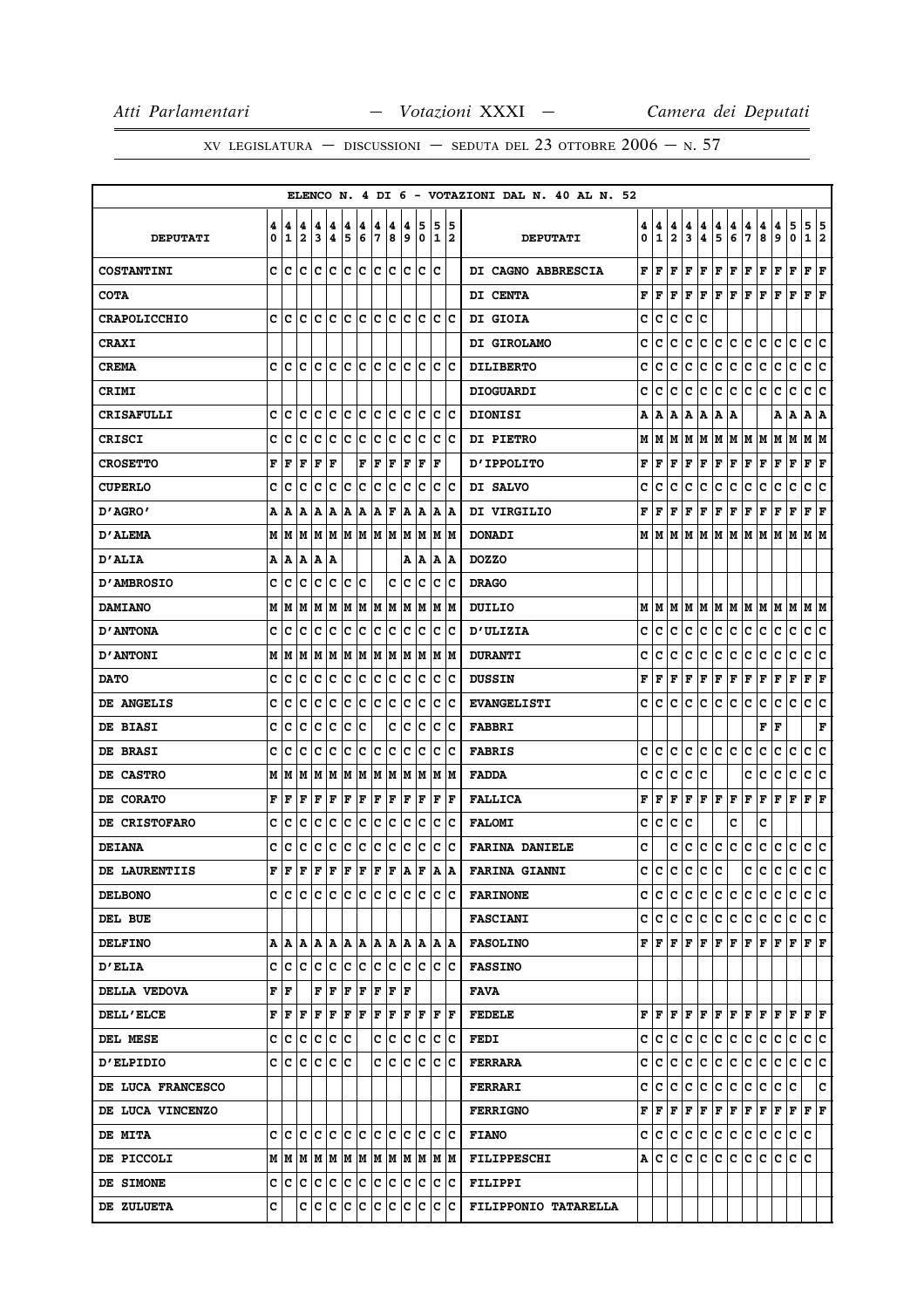|                             |        |                   |                              |                              |        |        |             |        |             |        |                  |                   |          | ELENCO N. 4 DI 6 - VOTAZIONI DAL N. 40 AL N. 52 |        |                                           |                              |        |                                                                                                                                        |        |         |                      |        |                      |              |                      |        |
|-----------------------------|--------|-------------------|------------------------------|------------------------------|--------|--------|-------------|--------|-------------|--------|------------------|-------------------|----------|-------------------------------------------------|--------|-------------------------------------------|------------------------------|--------|----------------------------------------------------------------------------------------------------------------------------------------|--------|---------|----------------------|--------|----------------------|--------------|----------------------|--------|
| <b>DEPUTATI</b>             | 4<br>0 | 4<br>$\mathbf{1}$ | 4<br>$\overline{\mathbf{2}}$ | 4<br>$\overline{\mathbf{3}}$ | 4<br>4 | 4<br>5 | 4<br>6      | 4<br>7 | 4<br>8      | 4<br>9 | 5<br>$\mathbf 0$ | 5<br>$\mathbf{1}$ | 15<br>12 | <b>DEPUTATI</b>                                 | 4<br>0 | 4<br>$\mathbf{1}$                         | 4<br>$\overline{\mathbf{2}}$ | 4<br>3 | 4<br>4                                                                                                                                 | 4<br>5 | 4<br>6  | 4<br>7               | 4<br>8 | 4<br>9               | 5<br>0       | 5<br>$\mathbf{1}$    | 5<br>2 |
| <b>FINCATO</b>              |        | c c               |                              |                              |        |        |             |        |             |        |                  |                   |          | <b>GAROFANI</b>                                 | c      | c                                         | c                            | c      | c                                                                                                                                      | c      | lc.     | c                    | c      | c                    | $\mathbf c$  | c                    | c      |
| <b>FINI GIANFRANCO</b>      |        |                   |                              |                              |        |        |             |        |             |        |                  |                   |          | <b>GASPARRI</b>                                 | F      | F                                         | F                            | F      | F                                                                                                                                      | F      | F       | F                    | F      | F                    | $\mathbf F$  | F                    | F      |
| <b>FINI GIUSEPPE</b>        | F      | F                 | F                            | F                            |        | F      | ΙF          | ΙF     | F           | ΙF     | F                | F                 | lF.      | <b>GELMINI</b>                                  | F      | ΙF                                        | F                            | l F    | F                                                                                                                                      | F      | F       | F                    | F      |                      | F            | F                    | F      |
| <b>FIORIO</b>               | c      | c                 | c                            | c                            | c      | c      | c           | c      | IС          | c      | Ιc               | c                 | Ιc       | <b>GENTILI</b>                                  | c      | c                                         | c                            | c      | с                                                                                                                                      | c      | c       | c                    | с      | с                    | c            | c                    | c      |
| <b>FIORONI</b>              | M      | M                 | M                            | M                            | lМ     | lМ     | M           | M      | M           | lМ     | M                | M                 | lМ       | GENTILONI SILVERI                               | М      | IМ                                        | M                            |        | M   M   M                                                                                                                              |        |         | M                    | M      | M                    | lМ           | M   M                |        |
| <b>FISTAROL</b>             | c      | c                 | с                            | c                            | c      | c      | c           | c      | c           | c      | c                | с                 | Ιc       | <b>GERMANA'</b>                                 | F      | F                                         | F                            | F      | F                                                                                                                                      | F      | F       | F                    | F      | F                    | F            | F                    | F      |
| <b>FITTO</b>                | F      | F                 | F                            | F                            | F      | F      | F           | F      | F           | F      | F                | F                 | l F      | <b>GERMONTANI</b>                               | F      | l F                                       | F                            | F      | F                                                                                                                                      |        | F       | F                    | F      | F                    | F            | F                    | F      |
| <b>FLORESTA</b>             | F      | F                 | F                            | F                            | F      | ΙF     | F           | l F    | F           | l F    | F                | F                 | F        | <b>GHIZZONI</b>                                 | c      | c                                         | c                            | c      | c                                                                                                                                      | c      | c       | c                    | c      | c                    | C            | c                    | c      |
| <b>FLUVI</b>                | c      | c                 | c                            | c                            | с      | c      | c           | c      | c           | lc.    | Ιc               | c                 | Ιc       | <b>GIACHETTI</b>                                | c      | c                                         | c                            | c      | c                                                                                                                                      | с      | c       | с                    | c      | с                    | c            | c                    | c      |
| FOGLIARDI                   | c      | c                 | c                            | c                            | c      | c      | c           | c      | с           | c      | Ιc               | c                 | Ιc       | <b>GIACOMELLI</b>                               |        |                                           |                              |        |                                                                                                                                        |        |         |                      |        |                      |              |                      |        |
| <b>FOLENA</b>               | c      | c                 | c                            | c                            | c      | c      | c           | c      | c           | c      | lc.              | c                 | lc       | <b>GIACOMONI</b>                                | F      | F F                                       |                              |        | F F                                                                                                                                    | F F    |         | F F                  |        | $ {\bf F}  {\bf F} $ |              | $ {\bf F}  {\bf F} $ |        |
| <b>FONTANA CINZIA MARIA</b> | c      | c                 | c                            | c                            | c      | c      | c           | c      | c           | c      | c                | c                 | Iс       | <b>GIBELLI</b>                                  | F      | l F                                       | F                            | l F    | F                                                                                                                                      | F      | F       | F                    | F      | F                    | F            | F                    | ΙF     |
| <b>FONTANA GREGORIO</b>     | F      | l F               | F                            | F                            | F      | F      | F           | F      | F           | F      | F                | $\mathbf F$       | l F      | <b>GIORDANO</b>                                 |        |                                           |                              |        |                                                                                                                                        |        |         |                      |        |                      |              |                      |        |
| <b>FORGIONE</b>             | C      | c                 | c                            | c                            | C      | c      | c           | lc     | lc          | C      | Ιc               | C                 | Ιc       | GIORGETTI ALBERTO                               | F      | lF.                                       | l F                          | l F    | F                                                                                                                                      | F      | lF      | F                    | ΙF     | F                    | F            | F                    | ΙF     |
| <b>FORLANI</b>              | А      | A                 | А                            | lA.                          | Α      |        |             |        |             |        | A                | Α                 | ١A       | GIORGETTI GIANCARLO                             |        |                                           |                              |        |                                                                                                                                        |        |         |                      |        |                      |              |                      |        |
| <b>FORMISANO</b>            | Α      | ١A                | A                            | lA.                          | A      | IA     | lA.         | lA.    | ١A          | ١A     | ١A               | Α                 | ١A       | GIOVANARDI                                      |        |                                           |                              |        |                                                                                                                                        |        |         |                      |        |                      |              | M  M                 |        |
| <b>FOTI</b>                 | F      | F                 | F                            | F                            | F      | F      | F           | F      | F           | F      | ΙF               | F                 | F        | <b>GIOVANELLI</b>                               | c      | c                                         | с                            | с      | с                                                                                                                                      | c      | c       | c                    | c      | с                    | c            | c                    | c      |
| <b>FRANCESCATO</b>          | c      | c                 | c                            | c                            | c      | c      | c           | c      | Iс          | c      | lc               |                   | c        | <b>GIRO</b>                                     | F      | F                                         | F                            | F      | F                                                                                                                                      | F F    |         | F F                  |        | F                    | F            | $ {\bf F}  {\bf F} $ |        |
| <b>FRANCESCHINI</b>         | c      | c                 | c                            | c                            | c      | c      | c           | C      | c           | c      | c                | c                 | Ιc       | <b>GIUDICE</b>                                  | F      | l F                                       | F                            | l F    | F                                                                                                                                      |        |         |                      |        | F                    | F            | F                    | F      |
| <b>FRANCI</b>               | c      | c                 | C                            | c                            | c      | c      | c           | c      | c           | c      | c                | $\mathbf C$       | Ιc       | <b>GIUDITTA</b>                                 | c      | c                                         | с                            | с      | c                                                                                                                                      | c      | lc.     | c.                   | c      | с                    | c            | c                    | c      |
| <b>FRANZOSO</b>             | F      | F                 | F                            | F                            | F      | ΙF     | F           | l F    | F           | l F    | F                | F                 | l F      | GIULIETTI                                       |        | c                                         | c                            | c      | c                                                                                                                                      | с      | c       | c                    |        |                      |              | c                    | c      |
| <b>FRASSINETTI</b>          | F      | F                 | F                            | F                            | F      | F      | F           | l F    | F           | l F    | F                | F                 | l F      | GOISIS                                          | F      | F                                         | F                            | F      | F                                                                                                                                      | F      | F       | F                    | F      | F                    | F            | F                    | F      |
| <b>FRATTA PASINI</b>        | F      | F                 | F                            | F                            | F      | F      | F           | F      | F           | lF.    | F                | l F               | lF.      | GOZI                                            | c      | c                                         | c                            | c      | IC.                                                                                                                                    | c      | c       | c                    | c      | с                    | c            | c                    | c      |
| <b>FRIAS</b>                | c      | с                 | c                            | c                            | c      | c      | c           | c      | c           | c      | lc               | c                 | Ιc       | <b>GRASSI</b>                                   | c      | c                                         | c                            | c      | c                                                                                                                                      |        |         | c                    | c      | c                    | c            | c                    | c      |
| <b>FRIGATO</b>              |        |                   |                              |                              |        |        |             |        |             |        |                  |                   |          | <b>GRECO</b>                                    | А      | A                                         | A                            | A      | A                                                                                                                                      | A   A  |         | А                    | F      | А                    | F            | F A                  |        |
| <b>FRONER</b>               | c      |                   | c                            | lc.                          |        |        |             |        | c c c c c c |        | lc               | lc.               | lc.      | GRILLINI                                        | c      | ١c                                        | lc.                          | c      | c                                                                                                                                      | c      | c       | c                    | c      | с                    | c            | c                    | c      |
| <b>FUGATTI</b>              |        |                   |                              |                              |        |        |             |        |             |        |                  |                   |          | <b>GRIMALDI</b>                                 |        |                                           |                              |        |                                                                                                                                        |        |         |                      |        |                      |              |                      |        |
| <b>FUMAGALLI</b>            | c      | lc                | lc                           | lc.                          | lc     | lc.    | lc          | lc.    | lc          | c      | lc               | c                 | lc       | <b>GRIMOLDI</b>                                 |        |                                           |                              |        | ${\bf F}$ $\bf [F]$ ${\bf F}$ $\bf [F]$                                                                                                | F F    |         | F  F                 |        | F                    | F            | $ {\bf F}  {\bf F} $ |        |
| <b>FUNDARO'</b>             |        |                   |                              |                              |        |        |             |        |             |        |                  |                   |          | <b>GUADAGNO</b>                                 |        |                                           |                              |        |                                                                                                                                        |        |         |                      |        |                      |              |                      |        |
| <b>GALANTE</b>              |        | MMMMMMMMMMMMMMM   |                              |                              |        |        |             |        |             |        |                  |                   |          | <b>HOLZMANN</b>                                 |        |                                           |                              |        | $\mathbf{F}\, \,\mathbf{F}\, \,\mathbf{F}\, \,\mathbf{F}\, \,\mathbf{F}\, \,\mathbf{F}\, \,\mathbf{F}\, \,\mathbf{F}\, \,\mathbf{F}\,$ |        |         |                      |        | F                    | lF.          | $\bf{F}$ $\bf{F}$    |        |
| <b>GALATI</b>               |        | FF                | F                            | F                            | F      | ١A.    | F           | F      | F           | F      | F                | A                 | ١A       | <b>IACOMINO</b>                                 | c      | lc.                                       | c                            | c      | c                                                                                                                                      | c      | c       | c                    | c      | с                    | c            | c                    | ١c     |
| <b>GALEAZZI</b>             |        | C C C             |                              | c c                          |        | c c    |             | lc.    | Ιc          | lc.    | Iс               | c                 | Ιc       | <b>IANNARILLI</b>                               | F      | F                                         | F                            | F      | F                                                                                                                                      | F      | F       | F                    | F      | F                    | F            | F F                  |        |
| <b>GALLETTI</b>             |        |                   |                              |                              |        |        |             |        |             |        |                  |                   |          | <b>IANNUZZI</b>                                 | c      | lc.                                       | c                            | c      | c                                                                                                                                      | c      | c       | c                    | c      | с                    | c            | c                    | lc.    |
| <b>GALLI</b>                | F      | lF                | F                            | F                            | F      | lF     |             | F      |             | F      | ١F               |                   | F  F     | <b>INCOSTANTE</b>                               | c      | lc.                                       | lc.                          | c      | c.                                                                                                                                     | c.     | c       | c                    | c      | c                    | $\mathbf c$  | lc                   |        |
| <b>GAMBA</b>                | F      | F                 | F                            | F                            | F      | F      | F           | F      | F           | l F    | F                | F                 | ١F       | <b>INTRIERI</b>                                 | c      | lc.                                       | C                            | c      | lC.                                                                                                                                    | c      | lc.     | lc.                  | lc.    | c                    | c            | c                    | lc.    |
| <b>GAMBESCIA</b>            | с      | ١c                | c                            | c                            | c      | Ιc     |             | c      | Iс          | с      | Iс               | c                 | ١c       | <b>JANNONE</b>                                  |        | ${\bf F}$ $\bf F$ $\bf F$ $\bf F$ $\bf F$ |                              |        |                                                                                                                                        |        |         |                      |        |                      | F            | F F                  |        |
| <b>GARAGNANI</b>            | F      | F                 | F                            | F                            | F      | F      | $\mathbf F$ | F      | F           | F      | F                | $\mathbf F$       | ١F       | <b>KHALIL</b>                                   | c      | IC.                                       | c                            | ∣c∶    | c                                                                                                                                      |        | c c c c |                      |        | c                    | $\mathbf{C}$ | c c                  |        |
| <b>GARAVAGLIA</b>           | F      | lF                | F                            | F                            | F      | F      | $\mathbf F$ | F      | F           | F      | F                | F                 | lF.      | <b>LA FORGIA</b>                                | c      | IC.                                       | lc.                          | c      | c                                                                                                                                      | c      | lc.     | c                    | c      | с                    | c            | c                    | ١c     |
| <b>GARDINI</b>              |        | FF                | F                            | F                            | F      | F      | F           | F      | F           | F      | F                | F                 | ١F       | LAGANA' FORTUGNO                                |        | C C C                                     |                              | ∣c.    | Iс                                                                                                                                     |        |         | c                    |        | c                    | c            | c c                  |        |
| GARNERO SANTANCHE'          | F      | F                 | F                            | F                            | F      | F      | $\mathbf F$ | F      | F           | lF     |                  | F                 | F        | <b>LAINATI</b>                                  |        |                                           |                              |        | ${\bf F}$ $\bf [F]$ $\bf [F]$ $\bf [F]$ $\bf [F]$ $\bf [F]$                                                                            |        |         | $ {\bf F}  {\bf F} $ |        | F                    | F            | F F                  |        |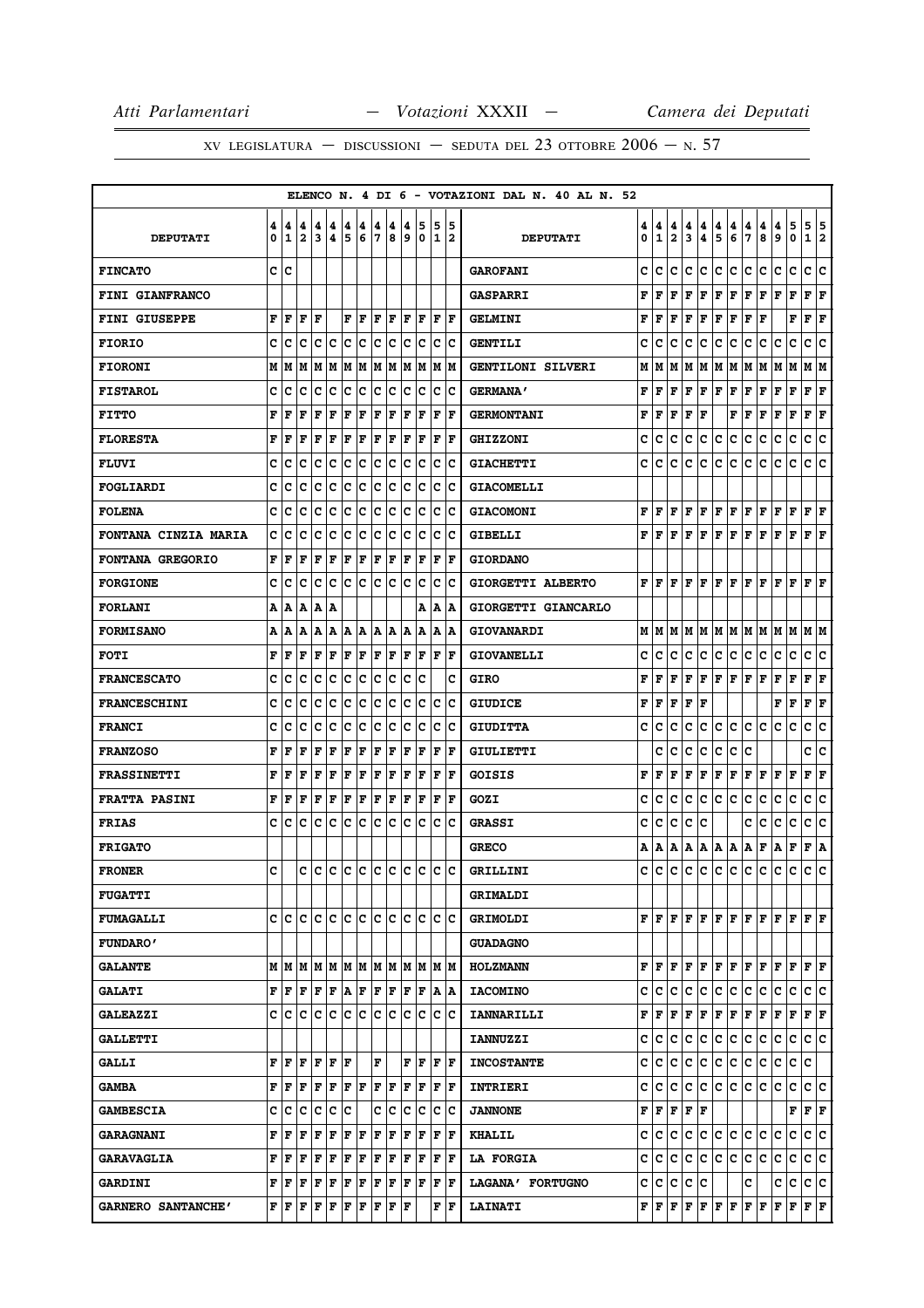|                     |        |        |                              |        |         |        |        |        |                                   |        |                                       |         |                      | ELENCO N. 4 DI 6 - VOTAZIONI DAL N. 40 AL N. 52 |        |                   |                   |        |                                                         |        |                                                                                                             |        |                                                                                                                                                                                            |                                                                                                                                                                              |              |                           |    |
|---------------------|--------|--------|------------------------------|--------|---------|--------|--------|--------|-----------------------------------|--------|---------------------------------------|---------|----------------------|-------------------------------------------------|--------|-------------------|-------------------|--------|---------------------------------------------------------|--------|-------------------------------------------------------------------------------------------------------------|--------|--------------------------------------------------------------------------------------------------------------------------------------------------------------------------------------------|------------------------------------------------------------------------------------------------------------------------------------------------------------------------------|--------------|---------------------------|----|
| <b>DEPUTATI</b>     | 4<br>0 | 4<br>1 | 4<br>$\overline{\mathbf{2}}$ | 4<br>3 | 4<br>4  | 4<br>5 | 4<br>6 | 4<br>7 | 4<br>8                            | 4<br>و | 5<br>0                                | 5<br>11 | 15<br>12             | <b>DEPUTATI</b>                                 | 4<br>0 | 4<br>$\mathbf{1}$ | 4<br>$\mathbf{2}$ | 4<br>3 | 4<br>4                                                  | 4<br>5 | 4<br>6                                                                                                      | 4<br>7 | 4<br>8                                                                                                                                                                                     | 4<br>9                                                                                                                                                                       | 5<br>0       | 5<br>1 2                  | 5  |
| LA LOGGIA           |        | F F    | F                            | lF.    | ΙF      | F F    |        | F F    |                                   | F      | ١F                                    |         | ΙF                   | <b>MANCUSO</b>                                  | F      |                   |                   |        | $\bf  F F F F F$                                        |        |                                                                                                             | F F    |                                                                                                                                                                                            | F                                                                                                                                                                            | F            | F                         | F  |
| <b>LA MALFA</b>     | F      | F      | F                            | lF     | ΙF      | F      | F      | F      | F                                 | ΙF     | ١F                                    | ΙF      | lF                   | <b>MANTINI</b>                                  | C      |                   |                   |        | c                                                       | ١c     | c                                                                                                           | c      | c                                                                                                                                                                                          | c                                                                                                                                                                            | $\mathbf{C}$ | c                         | c  |
| <b>LAMORTE</b>      | F      | ١F     | ΙF                           | ١F     | F       | F      | F      | F      | F                                 | ΙF     | F                                     | F       | ١F                   | <b>MANTOVANI</b>                                | c      | c                 | c                 |        |                                                         | c      | Ιc                                                                                                          | c      | c                                                                                                                                                                                          | с                                                                                                                                                                            | c            | с                         | c  |
| <b>LANDOLFI</b>     |        | MIM    |                              |        |         |        |        |        |                                   |        | M  M  M  M  M  M  M  M  M  M  M       |         |                      | <b>MARAN</b>                                    | c      | c                 | c                 | IС     | c                                                       | IС     | c                                                                                                           | c      | c                                                                                                                                                                                          | с                                                                                                                                                                            | c            | c                         | c  |
| <b>LANZILLOTTA</b>  |        | M   M  |                              |        |         |        |        |        |                                   |        | M M M M M M M M M M M                 |         |                      | <b>MARANTELLI</b>                               | c      | c                 | c                 | с      | lc.                                                     | c      | IС                                                                                                          | c      | c                                                                                                                                                                                          | с                                                                                                                                                                            | с            | c                         | c  |
| <b>LARATTA</b>      |        | c c    |                              |        |         |        |        |        |                                   |        | c  c  c  c  c  c  c  c  c             |         | IC IC                | <b>MARCAZZAN</b>                                | A      | A                 |                   |        |                                                         |        | A   A   A   A   A   A   A                                                                                   |        |                                                                                                                                                                                            | A                                                                                                                                                                            | A            | A  A                      |    |
| LA RUSSA            |        |        |                              |        |         |        |        |        |                                   |        |                                       |         |                      | <b>MARCENARO</b>                                | c      | c                 | c                 | с      | IС                                                      | IС     | Iс                                                                                                          | c      | c                                                                                                                                                                                          | с                                                                                                                                                                            | c            |                           | c  |
| <b>LATTERI</b>      | c      | c      | c                            |        | c c     | c c    |        |        | c c                               |        | c c                                   | lc.     | Ιc                   | <b>MARCHI</b>                                   | c      | c                 | c                 | c      | c                                                       | c      | c                                                                                                           | c      | c                                                                                                                                                                                          | c                                                                                                                                                                            | c            | c                         | c  |
| <b>LAURINI</b>      | F      | ١F     | F                            | F      | ΙF      | F      | F      | F      | ١F                                |        | F                                     | F       | ١F                   | <b>MARGIOTTA</b>                                | c      | с                 | с                 | c      | c                                                       | ∣c.    | c                                                                                                           | с      | c                                                                                                                                                                                          | c                                                                                                                                                                            | c            | c                         | c  |
| <b>LAZZARI</b>      | F      | l F    | F                            | lF     | F       | F      | F      | F      | F                                 | F      | F                                     | F       | F                    | <b>MARIANI</b>                                  | c      |                   | c                 | Iс     | lC.                                                     | IC.    | lc.                                                                                                         | c      | Iс                                                                                                                                                                                         | c                                                                                                                                                                            | c            | c                         | ΙC |
| <b>LEDDI MAIOLA</b> | c      | с      | c                            | c      | c       | Iс     |        |        | C C                               |        | c c                                   |         | c c                  | <b>MARINELLO</b>                                | F      | lF.               | lF.               | lF.    | lF.                                                     | F F    |                                                                                                             | F F    |                                                                                                                                                                                            | F                                                                                                                                                                            | F            | $\bf{F}$ $\bf{F}$         |    |
| <b>LENNA</b>        | F      | lF     |                              | F      | ΙF      | F      | ١F     | F      | F                                 | ΙF     |                                       |         | F                    | <b>MARINO</b>                                   |        |                   |                   |        |                                                         |        |                                                                                                             |        |                                                                                                                                                                                            |                                                                                                                                                                              |              |                           |    |
| <b>LENZI</b>        | c      | с      | с                            | с      | Ιc      | Ιc     |        | c      | Iс                                | Iс     | Ιc                                    | ΙC      | ΙC                   | <b>MARONE</b>                                   | с      | C                 | IC.               | lC.    | IC.                                                     | c c    |                                                                                                             | IC.    | lc.                                                                                                                                                                                        | IС                                                                                                                                                                           | с            | c                         | ΙC |
| LEO                 | F      | F      | l F                          | F      | l F     | F      | F      | F      | lF                                | l F    | F                                     | F       | lF                   | <b>MARONI</b>                                   | М      |                   |                   |        |                                                         |        | M   M   M   M   M   M   M   M                                                                               |        |                                                                                                                                                                                            | MM                                                                                                                                                                           |              | MM                        |    |
| <b>LEONE</b>        | F      | l F    | F                            | lF     | F       | F      | F      | F      | F                                 | F      | lF                                    |         | l F                  | <b>MARRAS</b>                                   |        |                   |                   |        |                                                         |        | ${\bf F}\, \,{\bf F}\, \,{\bf F}\, \,{\bf F}\, \,{\bf F}\, \,{\bf F}\, \,{\bf F}\, \,{\bf F}\, \,{\bf F}\,$ |        |                                                                                                                                                                                            | ١F                                                                                                                                                                           |              | $\mathbf{F}   \mathbf{F}$ |    |
| <b>LEONI</b>        | т      | т      | ΙT                           | T      | IΤ      | IΤ     | IΤ     | IΤ     | IΤ                                | ΙT     | IΤ                                    | IΤ      | lΤ                   | <b>MARTELLA</b>                                 |        |                   |                   |        |                                                         |        |                                                                                                             |        |                                                                                                                                                                                            |                                                                                                                                                                              |              |                           |    |
| <b>LETTA</b>        |        |        |                              |        |         |        |        |        | M   M   M   M   M   M   M   M   M |        | IM IM                                 |         | IM IM                | MARTINELLI                                      |        |                   |                   |        | ${\bf F}$ $\bf [F]$ $\bf F$ $\bf [F]$ $\bf F$ $\bf [F]$ |        |                                                                                                             |        | F F                                                                                                                                                                                        | F                                                                                                                                                                            | F            | F                         | ΙF |
| LEVI                |        |        |                              |        |         |        |        |        |                                   |        |                                       |         |                      | MARTINELLO                                      | A      | ۱A.               |                   |        | A   A   A   A   A                                       |        |                                                                                                             | A   A  |                                                                                                                                                                                            | l A                                                                                                                                                                          | F            | A  A                      |    |
| <b>LICANDRO</b>     | c      | c      | c                            | c      | Ιc      | Iс     | Ιc     | lc.    | Iс                                | Iс     | Ιc                                    | Iс      | ΙC                   | <b>MARTINO</b>                                  |        |                   |                   |        |                                                         |        |                                                                                                             |        |                                                                                                                                                                                            |                                                                                                                                                                              |              |                           |    |
| LICASTRO SCARDINO   |        | FF     | F                            | F      | F       | F      | F      | F      | F                                 | F      | F                                     | F       | ΙF                   | <b>MARTUSCIELLO</b>                             |        |                   |                   |        |                                                         |        |                                                                                                             |        |                                                                                                                                                                                            |                                                                                                                                                                              |              |                           |    |
| <b>LI CAUSI</b>     | c      | c      | C                            | Iс     | c       | c      | c      | c      | c                                 | c      | Iс                                    | c       | c                    | <b>MASCIA</b>                                   | с      | с                 | c                 | c      | С                                                       | с      | IC.                                                                                                         | с      | c                                                                                                                                                                                          | с                                                                                                                                                                            | с            | c                         | c  |
| <b>LION</b>         | c      | C      | c                            | lc     | lc      | c      | c      | c      | c                                 | lc     | Iс                                    | Iс      | ΙC                   | <b>MATTARELLA</b>                               | c      | с                 | c                 | с      | lc.                                                     | ∣c.    | lc.                                                                                                         | с      | lc.                                                                                                                                                                                        | c                                                                                                                                                                            | c            | c c                       |    |
| LISI                | F      | F      | F                            | F      | F       | F      | ΙF     | F      | F                                 | F      | F                                     | F       | ١F                   | MAZZARACCHIO                                    | F      | ١F                | F                 |        | F F F F                                                 |        |                                                                                                             | F F    |                                                                                                                                                                                            | F                                                                                                                                                                            | F            | F                         | F  |
| <b>LOCATELLI</b>    | c      | с      | Iс                           | Ιc     | Ιc      | Ιc     | ΙC     | Ιc     |                                   | c      | Iс                                    | ΙC      | ΙC                   | <b>MAZZOCCHI</b>                                | М      |                   |                   |        |                                                         |        |                                                                                                             |        | M   M   M   M   M   M   M   M   M                                                                                                                                                          |                                                                                                                                                                              | M            | M  M                      |    |
| <b>LOMAGLIO</b>     |        | c      | c c c c c                    |        |         |        |        |        | c c                               |        | c c                                   |         | c c                  | <b>MAZZONI</b>                                  | A      |                   |                   |        |                                                         |        |                                                                                                             |        |                                                                                                                                                                                            |                                                                                                                                                                              |              | A  A                      |    |
| LOMBARDI            | c      | Iс     | c                            | Ιc     | ١c      | Iс     | lc.    | lc     |                                   | c      | Ιc                                    | Ιc      | ١c                   | <b>MELANDRI</b>                                 |        |                   |                   |        |                                                         |        |                                                                                                             |        |                                                                                                                                                                                            | $M$   $M$   $M$   $M$   $M$   $M$   $M$   $M$   $M$   $M$                                                                                                                    |              | M M                       |    |
| LO MONTE            |        |        |                              |        |         |        |        |        |                                   |        |                                       |         |                      | MELE                                            |        |                   |                   |        |                                                         |        |                                                                                                             |        |                                                                                                                                                                                            |                                                                                                                                                                              |              |                           |    |
| <b>LONGHI</b>       | C      |        |                              |        | c c c c |        |        | c      |                                   |        | c c                                   |         | lc lc                | <b>MELLANO</b>                                  |        |                   |                   |        |                                                         |        |                                                                                                             |        |                                                                                                                                                                                            |                                                                                                                                                                              |              |                           |    |
| LO PRESTI           |        |        |                              |        |         |        |        |        |                                   |        |                                       |         |                      | <b>MELONI</b>                                   |        |                   |                   |        |                                                         |        |                                                                                                             |        | $\mathbf{F} \left  \mathbf{M} \right  \mathbf{F} \left  \mathbf{F} \right  \mathbf{F} \left  \mathbf{F} \right  \mathbf{M} \left  \mathbf{F} \right  \mathbf{F} \left  \mathbf{M} \right.$ |                                                                                                                                                                              | lF.          | F M                       |    |
| <b>LOVELLI</b>      |        |        |                              |        |         |        |        |        |                                   |        |                                       |         |                      | <b>MENIA</b>                                    |        |                   |                   |        |                                                         |        | ${\bf F}\, \,{\bf F}\, \,{\bf F}\, \,{\bf F}\, \,{\bf F}\, \,{\bf F}\, \,{\bf F}\, \,{\bf F}\, \,{\bf F}\,$ |        |                                                                                                                                                                                            | F                                                                                                                                                                            | F            | $ {\bf F}  {\bf F} $      |    |
| <b>LUCA'</b>        |        |        |                              |        |         |        |        |        |                                   |        | M   M   M   M   M   M   M   M   M   M |         | IM IM                | <b>MEREU</b>                                    |        |                   |                   |        |                                                         |        | $A  A A A A A A A A A$                                                                                      |        |                                                                                                                                                                                            | A                                                                                                                                                                            | A            | A A                       |    |
| <b>LUCCHESE</b>     | Α      |        |                              |        |         |        |        |        |                                   |        | A   A   A   A   A   A   A   A         |         | A  A                 | <b>MERLO GIORGIO</b>                            | c      | c c               |                   |        |                                                         |        | c c c c c c                                                                                                 |        |                                                                                                                                                                                            | с                                                                                                                                                                            | lc.          | c c                       |    |
| LULLI               |        | c  c   | lc.                          | Iс     | c       | c      | ∣c     | c      | Iс                                | Ιc     | Ιc                                    |         | c  c                 | MERLO RICARDO ANTONIO                           | c      | ∣c.               | C                 |        | c c                                                     |        |                                                                                                             |        |                                                                                                                                                                                            |                                                                                                                                                                              |              |                           |    |
| <b>LUMIA</b>        | c      | c c    |                              |        | c c c c |        |        |        | c c                               |        | c c                                   |         | $ {\bf C} {\bf C}$   | <b>MERLONI</b>                                  | c      |                   |                   |        |                                                         |        | c c c c c c c c c                                                                                           |        |                                                                                                                                                                                            | c                                                                                                                                                                            |              | c c c                     |    |
| <b>LUONGO</b>       |        | c      | lc                           | Ιc     | c       | c      | ∣c     | ∣c     | ∣c                                | lc.    | Ιc                                    | ΙC      | Ιc                   | <b>META</b>                                     |        |                   |                   |        |                                                         |        |                                                                                                             |        |                                                                                                                                                                                            |                                                                                                                                                                              |              |                           |    |
| LUPI                |        | FF     | ١F                           | F      | ΙF      | F      | ŀF     | IF.    | F                                 | F      | F                                     |         | $ {\bf F}  {\bf F} $ | MIGLIAVACCA                                     |        |                   |                   |        |                                                         |        |                                                                                                             |        |                                                                                                                                                                                            |                                                                                                                                                                              |              |                           |    |
| <b>LUSETTI</b>      |        | c c    |                              |        |         |        |        |        |                                   |        | c c c c c c c c c c                   |         | C C                  | MIGLIOLI                                        |        |                   |                   |        |                                                         |        |                                                                                                             |        |                                                                                                                                                                                            | c c c c c c c c c c c c c c                                                                                                                                                  |              | c c                       |    |
| <b>LUSSANA</b>      |        | FF     | F                            |        | F F F   |        |        |        | F F                               |        | $ {\bf F}  {\bf F} $                  | F       | ١F                   | <b>MIGLIORE</b>                                 | c      | lc.               | c                 |        | c c c                                                   |        |                                                                                                             | c      |                                                                                                                                                                                            | c                                                                                                                                                                            |              | c c                       |    |
| <b>MADERLONI</b>    |        |        |                              |        |         |        |        |        |                                   |        |                                       |         |                      | <b>MIGLIORI</b>                                 |        |                   |                   |        |                                                         |        |                                                                                                             |        |                                                                                                                                                                                            | ${\bf F} \,   \, {\bf F} \,   \, {\bf F} \,   \, {\bf F} \,   \, {\bf F} \,   \, {\bf F} \,   \, {\bf F} \,   \, {\bf F} \,   \, {\bf F} \,   \, {\bf F} \,   \, {\bf F} \,$ |              | $ {\bf F}  {\bf F} $      |    |
| <b>MANCINI</b>      |        |        |                              |        |         |        |        |        |                                   |        |                                       |         |                      | <b>MILANA</b>                                   |        |                   |                   |        | C C C C C C C                                           |        |                                                                                                             | c c    |                                                                                                                                                                                            | C                                                                                                                                                                            | с            | c c                       |    |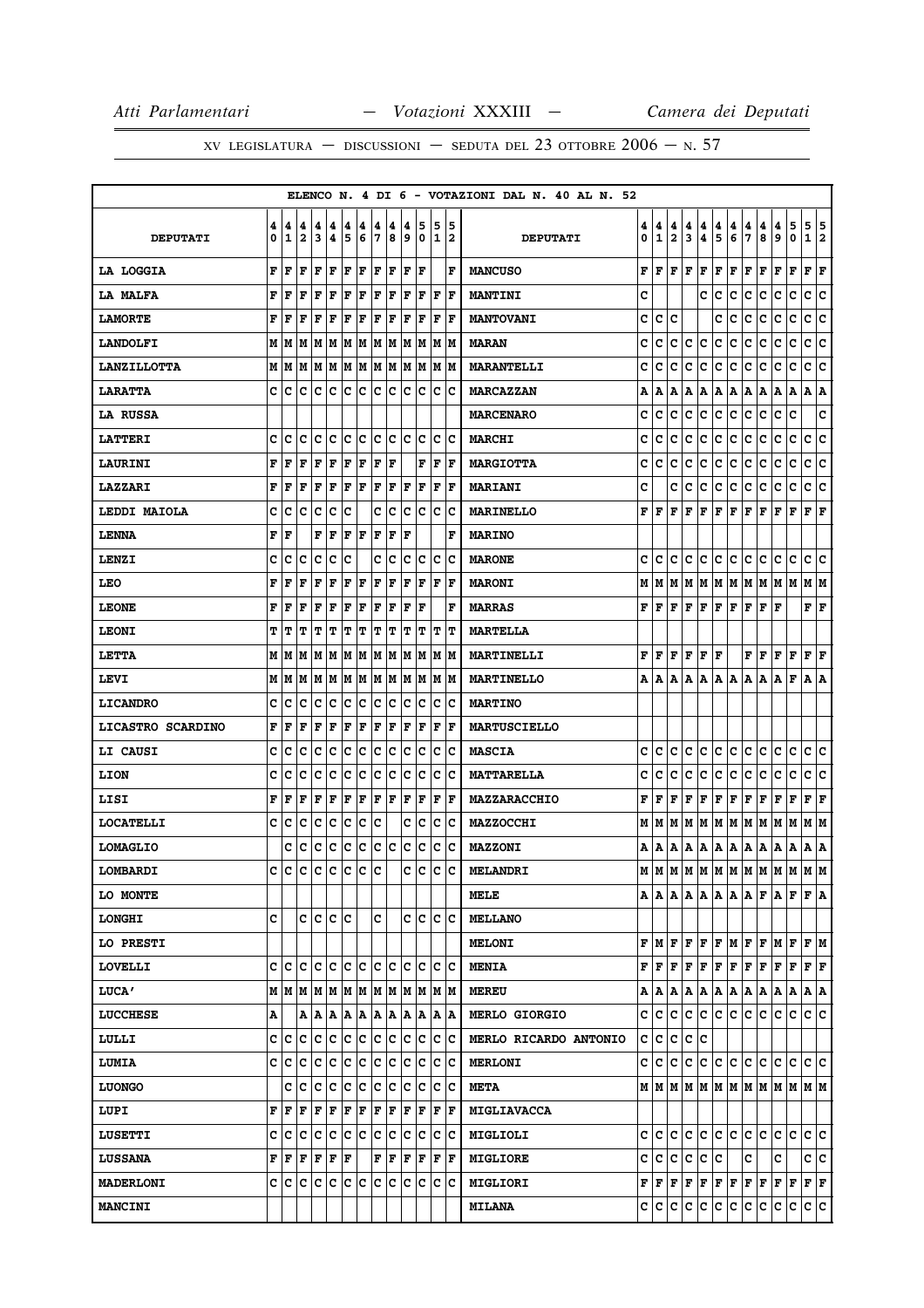|                         |        |                                           |                              |        |         |                      |        |        |        |        |                                    |        |                      |    | ELENCO N. 4 DI 6 - VOTAZIONI DAL N. 40 AL N. 52 |        |        |                   |        |                                                                                                                                                 |        |        |        |        |        |                                                                                                                                                                         |                        |         |
|-------------------------|--------|-------------------------------------------|------------------------------|--------|---------|----------------------|--------|--------|--------|--------|------------------------------------|--------|----------------------|----|-------------------------------------------------|--------|--------|-------------------|--------|-------------------------------------------------------------------------------------------------------------------------------------------------|--------|--------|--------|--------|--------|-------------------------------------------------------------------------------------------------------------------------------------------------------------------------|------------------------|---------|
| <b>DEPUTATI</b>         | 4<br>0 | 4<br>1                                    | 4<br>$\overline{\mathbf{2}}$ | 4<br>3 | 4<br>4  | 4<br>5               | 4<br>6 | 4<br>7 | 4<br>8 | 4<br>و | 5<br>0                             | 5<br>1 | 12                   | 15 | <b>DEPUTATI</b>                                 | 4<br>0 | 4<br>1 | 4<br>$\mathbf{2}$ | 4<br>3 | 4<br>4                                                                                                                                          | 4<br>5 | 4<br>6 | 4<br>7 | 4<br>8 | 4<br>9 | 5<br>0                                                                                                                                                                  | 5<br>1                 | 5<br> 2 |
| <b>MILANATO</b>         |        | F F                                       | F                            | l F    | ١F      | lF.                  | ١F     | F  F   |        |        | F  F                               |        | $ {\bf F}  {\bf F} $ |    | ORLANDO ANDREA                                  | c      | с      | c                 | с      | IC.                                                                                                                                             | c c    |        | с      | c      | с      | c                                                                                                                                                                       | c                      | c       |
| <b>MINARDO</b>          |        |                                           |                              |        |         |                      |        |        |        |        |                                    |        |                      |    | ORLANDO LEOLUCA                                 | c      | c      | c                 | c      | Iс                                                                                                                                              | c      |        | c      | c      | с      | c                                                                                                                                                                       | c                      | ١c      |
| <b>MINASSO</b>          | F      | ١F                                        | ΙF                           | F      | ΙF      | l F                  | F      | l F    | l F    | ΙF     | l F                                | F      | ١F                   |    | <b>OSSORIO</b>                                  | c      | c      | c                 | c      | с                                                                                                                                               |        | с      | c      | c      | c      |                                                                                                                                                                         |                        |         |
| <b>MINNITI</b>          |        | M   M                                     |                              |        |         |                      |        |        |        |        | M  M  M  M  M  M  M  M  M  M  M    |        |                      |    | <b>OTTONE</b>                                   | c      | c      | c                 | с      | с                                                                                                                                               | IС     | c      | c      | c      | с      | c                                                                                                                                                                       | c                      | c       |
| <b>MISIANI</b>          | c      | c                                         | c                            | Iс     | Ιc      | Ιc                   | ΙC     | Ιc     | Iс     | Ιc     | ΙC                                 | ΙC     | ΙC                   |    | PAGLIARINI                                      | c      | c      | c                 | c      | lc.                                                                                                                                             | c      | IС     | c      | c      | с      | c                                                                                                                                                                       | с                      | c       |
| <b>MISITI</b>           | c      | c                                         | c                            | Iс     | Iс      | Iс                   | ΙC     | lc.    | Iс     | Ιc     | Ιc                                 | c      | ΙC                   |    | PALMIERI                                        | F      | F      | ΙF                | l F    | F                                                                                                                                               | F      | F      | F      | F      | F      | F                                                                                                                                                                       | F                      | F       |
| <b>MISTRELLO DESTRO</b> | F      | F                                         | F                            | F      | F       | F                    | ΙF     | l F    |        |        | F                                  | l F    |                      |    | <b>PALOMBA</b>                                  | c      | c      | c                 | c      | c                                                                                                                                               | c      | c      | с      | с      | с      | c                                                                                                                                                                       | с                      | c       |
| <b>MISURACA</b>         | F      | F                                         | F                            | F      | F       | F                    | F      | F      | F      | F      | F                                  | F      | lF                   |    | <b>PALUMBO</b>                                  | F      | F      | F                 | F      | F                                                                                                                                               | F      | F      | F      | F      | F      |                                                                                                                                                                         | F                      | F       |
| <b>MOFFA</b>            | F      | F                                         | F                            | F      | F       | F                    | F      | F      | F      | F      | F                                  | F      | lF                   |    | <b>PANIZ</b>                                    | F      | F      | F                 | F      | F                                                                                                                                               | F F    |        | F      | F      | F      | F                                                                                                                                                                       | F                      | F       |
| <b>MONACO</b>           | c      | c                                         | c                            | Ιc     | c       | Iс                   | Ιc     | Iс     | Iс     | Iс     | Ιc                                 | Iс     | ١c                   |    | PAOLETTI TANGHERONI                             | F      | F      | F                 | l F    | l F                                                                                                                                             | l F    | F      | F      | F      | F      | F                                                                                                                                                                       | F                      | F       |
| MONDELLO                | F      | F                                         | F                            | F      | F       | F                    | F      | F      | F      | F      | l F                                | ΙF     |                      |    | <b>PAPINI</b>                                   | c      | c      | c                 | c      | IС                                                                                                                                              | IС     | IС     | c      | с      | c      |                                                                                                                                                                         | c                      | c       |
| <b>MONTANI</b>          | F      | F                                         | l F                          | F      | l F     |                      |        |        | F      | l F    |                                    | F      |                      |    | <b>PARISI</b>                                   | М      | м      | l M               |        | M  M  M  M  M  M  M  M                                                                                                                          |        |        |        |        |        |                                                                                                                                                                         | M  M                   |         |
| <b>MORMINO</b>          | F      | F                                         | F                            | F      | F       | F                    | F      | F      | F      | F      | F                                  | F      | F                    |    | <b>PAROLI</b>                                   | F      | F      | F                 | F      | F                                                                                                                                               | F      | F      | F      | F      | F      | F                                                                                                                                                                       | F                      | F       |
| <b>MORONI</b>           | F      | F                                         | ΙF                           | F      | l F     | lF                   | F      | F      | F      | F      | lF                                 | F      | lF                   |    | <b>PATARINO</b>                                 | F      | F      | ΙF                | l F    | F                                                                                                                                               | F      | F      | F      | F      | F      | F                                                                                                                                                                       | F                      | F       |
| <b>MORRI</b>            | c      | c                                         | c                            | Iс     | Ιc      | Ιc                   | ΙC     | lc.    | Iс     | Iс     | Ιc                                 | Iс     | ΙC                   |    | PECORARO SCANIO                                 | М      |        |                   |        | M  M  M  M  M  M  M  M  M                                                                                                                       |        |        |        |        |        | M                                                                                                                                                                       | M  M                   |         |
| <b>MORRONE</b>          | c      | c                                         | c                            | с      | Iс      | Iс                   | ΙC     | Iс     | Iс     | Iс     | Ιc                                 | ΙC     | ΙC                   |    | PECORELLA                                       | F      | l F    | F                 | F      | F F F                                                                                                                                           |        |        | F      | F      | F      | F                                                                                                                                                                       | ${\bf F} \mid {\bf F}$ |         |
| <b>MOSELLA</b>          | c      | c                                         | c                            | Ιc     | c       | Ιc                   | Ιc     | Iс     | Iс     | Ιc     | Ιc                                 | Ιc     | ΙC                   |    | <b>PEDICA</b>                                   |        |        | c                 | c      |                                                                                                                                                 |        |        |        | c      | c      |                                                                                                                                                                         |                        |         |
| <b>MOTTA</b>            | c      | с                                         | c                            | Iс     | c       | c                    | ∣c     | c      | Iс     | c      | ∣c                                 | IC.    | ΙC                   |    | PEDRINI                                         | c      | c      | c                 | c      | с                                                                                                                                               | lC.    | Ιc     |        | c      | c      | с                                                                                                                                                                       | c                      | c       |
| <b>MUNGO</b>            | c      | c                                         | c                            | c      | c       | Iс                   | Ιc     | c      | Iс     | c      | Iс                                 | Iс     | ΙC                   |    | PEDRIZZI                                        | F      | F      | F                 | F      | F                                                                                                                                               | F      | F      | F      | F      | F      | F                                                                                                                                                                       | F                      | F       |
| <b>MURA</b>             | c      |                                           |                              | c      | Ιc      |                      | c      | Ιc     |        | c      |                                    |        |                      |    | PEDULLI                                         | c      | c      | c                 | c      | IС                                                                                                                                              | c      | Iс     | c      | с      | с      | c                                                                                                                                                                       | с                      | c       |
| <b>MURGIA</b>           | F      | F                                         | l F                          | F      | ΙF      | F                    | ΙF     | ΙF     | F      | ΙF     | l F                                | ΙF     | lF                   |    | <b>PEGOLO</b>                                   | c      | c      | с                 | c      | c                                                                                                                                               | с      | c      | с      | c      | с      | c                                                                                                                                                                       | с                      | c       |
| <b>MUSI</b>             | c      | c                                         | c                            | Iс     | Ιc      | Ιc                   | lc     | Ιc     | Ιc     | Ιc     | Iс                                 | ΙC     | ΙC                   |    | <b>PELINO</b>                                   | F      | ΙF     | F                 | F      | F                                                                                                                                               | F      | F      | F      | F      | F      | F                                                                                                                                                                       | F                      | F       |
| <b>MUSSI</b>            |        |                                           |                              |        |         |                      |        |        |        |        |                                    |        |                      |    | <b>PELLEGRINO</b>                               | c      | с      | IC.               | IC.    | IC.                                                                                                                                             | IC.    | c      | с      | c      | c      | с                                                                                                                                                                       | c                      | ∣c      |
| <b>NACCARATO</b>        | c      | с                                         | c                            | Iс     | Iс      | Ιc                   | ΙC     | Ιc     | Iс     | Ιc     | Ιc                                 | ΙC     | ΙC                   |    | PEPE ANTONIO                                    |        |        |                   |        |                                                                                                                                                 |        |        |        |        |        |                                                                                                                                                                         |                        |         |
| NAN                     |        |                                           |                              |        |         |                      |        |        |        |        |                                    |        |                      |    | PEPE MARIO                                      | F      |        |                   |        | F   F   F   F   F   F   F   F   F                                                                                                               |        |        |        |        |        |                                                                                                                                                                         | F F                    |         |
| <b>NANNICINI</b>        | c      | c                                         | c                            |        | c c c c |                      |        |        | c c    |        | lc lc                              | Ιc     | ١c                   |    | <b>PERETTI</b>                                  | Α      | Α      | A                 | A      | A                                                                                                                                               | A      | A      | A      | A      | Α      | А                                                                                                                                                                       | Α                      | Α       |
| <b>NAPOLETANO</b>       | c      | с                                         | lc.                          | с      | с       | c                    | Iс     | IC.    | Iс     | Ιc     | ∣c                                 |        | c c                  |    | <b>PERINA</b>                                   |        |        |                   |        |                                                                                                                                                 |        |        |        |        |        | ${\bf F}\, \,{\bf F}\, \,{\bf F}\, \,{\bf F}\, \,{\bf F}\, \,{\bf F}\, \,{\bf F}\, \,{\bf F}\, \,{\bf F}\, \,{\bf F}\, \,{\bf F}\, \,{\bf F}\, \,{\bf F}\, \,{\bf F}\,$ |                        |         |
| NAPOLI ANGELA           |        | FF                                        | F                            | ١F     | ΙF      | F                    | F      | lF.    | ١F     |        | IF IF                              | F      | ١F                   |    | <b>PERTOLDI</b>                                 |        |        |                   |        | C C C C C C C C C                                                                                                                               |        |        |        |        | с      | c                                                                                                                                                                       | c c                    |         |
| NAPOLI OSVALDO          |        | ${\bf F} \,   \, {\bf F} \,   \, {\bf F}$ |                              | F F    |         | $ {\bf F}  {\bf F} $ |        | F F    |        |        | F  F                               |        | $ {\bf F}  {\bf F} $ |    | <b>PERUGIA</b>                                  | c      |        |                   |        | c  c  c  c  c  c  c  c                                                                                                                          |        |        |        |        | с      | c                                                                                                                                                                       | c c                    |         |
| <b>NARDI</b>            |        | FF                                        |                              |        |         |                      |        |        |        |        | F F F F F F F F F F F F            |        |                      |    | <b>PESCANTE</b>                                 |        |        |                   |        | ${\bf F}\, \,{\bf F}\, \,{\bf F}\, \,{\bf F}\, \,{\bf F}\, \,{\bf F}\, \,{\bf F}\, \,{\bf F}\, \,{\bf F}\, \,{\bf F}\, \,{\bf F}\, \,{\bf F}\,$ |        |        |        |        |        |                                                                                                                                                                         | F F                    |         |
| <b>NARDUCCI</b>         |        |                                           |                              |        |         |                      |        |        |        |        | c  c  c  c  c  c  c  c  c  c  c  c |        | c c                  |    | PETTINARI                                       |        | C C    | lc.               |        | c  c  c  c  c  c                                                                                                                                |        |        |        |        | IС     | lC.                                                                                                                                                                     | c c                    |         |
| <b>NERI</b>             |        |                                           |                              |        |         |                      |        |        |        |        |                                    |        |                      |    | <b>PEZZELLA</b>                                 |        |        |                   |        |                                                                                                                                                 |        |        |        |        |        |                                                                                                                                                                         |                        |         |
| <b>NESPOLI</b>          |        | FF                                        | F F                          |        |         |                      |        |        |        |        |                                    |        |                      | ΙF | PIAZZA ANGELO                                   | c      | IC.    | IC.               | lc.    | icicicic                                                                                                                                        |        |        |        |        | c      | с                                                                                                                                                                       | c                      | ΙC      |
| <b>NICCHI</b>           |        |                                           |                              |        |         |                      |        |        |        |        |                                    |        |                      |    | PIAZZA CAMILLO                                  | c      |        |                   |        | c c c c c c c c c                                                                                                                               |        |        |        |        | c c    |                                                                                                                                                                         | c c                    |         |
| <b>NICCO</b>            |        | c  c  c                                   |                              |        | c c c c |                      |        | c c    |        |        | c c                                | IC.    | ΙC                   |    | <b>PICANO</b>                                   | c      | c c c  |                   |        |                                                                                                                                                 |        | c c    | c c    |        | с      | Iс                                                                                                                                                                      |                        | C       |
| <b>NUCARA</b>           |        | ${\bf F}$ $\bf F$ $\bf F$                 |                              | F F    |         | F F                  |        | F F    |        |        | F F                                |        | F  F                 |    | <b>PICCHI</b>                                   |        |        |                   |        |                                                                                                                                                 |        |        |        |        |        |                                                                                                                                                                         |                        |         |
| <b>OLIVA</b>            |        |                                           |                              |        |         |                      |        |        |        |        |                                    |        |                      |    | PIGNATARO FERDINANDO.                           |        |        |                   |        |                                                                                                                                                 |        |        |        |        |        |                                                                                                                                                                         |                        |         |
| <b>OLIVERIO</b>         |        |                                           |                              |        |         |                      |        |        |        |        |                                    |        |                      |    | PIGNATARO ROCCO                                 |        |        |                   |        |                                                                                                                                                 |        |        |        |        |        |                                                                                                                                                                         |                        |         |
| <b>OLIVIERI</b>         |        |                                           |                              |        |         |                      |        |        |        |        |                                    |        |                      |    | PILI                                            |        |        |                   |        |                                                                                                                                                 |        |        |        |        |        | ${\bf F}[{\bf F}[{\bf F}] {\bf F}[{\bf F}] {\bf F}[{\bf F}] {\bf F}[{\bf F}] {\bf F}[{\bf F}] {\bf F}]$                                                                 |                        |         |
| OPPI                    |        |                                           |                              |        |         |                      |        |        |        |        |                                    |        |                      |    | PINI                                            |        |        |                   |        |                                                                                                                                                 |        |        |        |        |        |                                                                                                                                                                         |                        |         |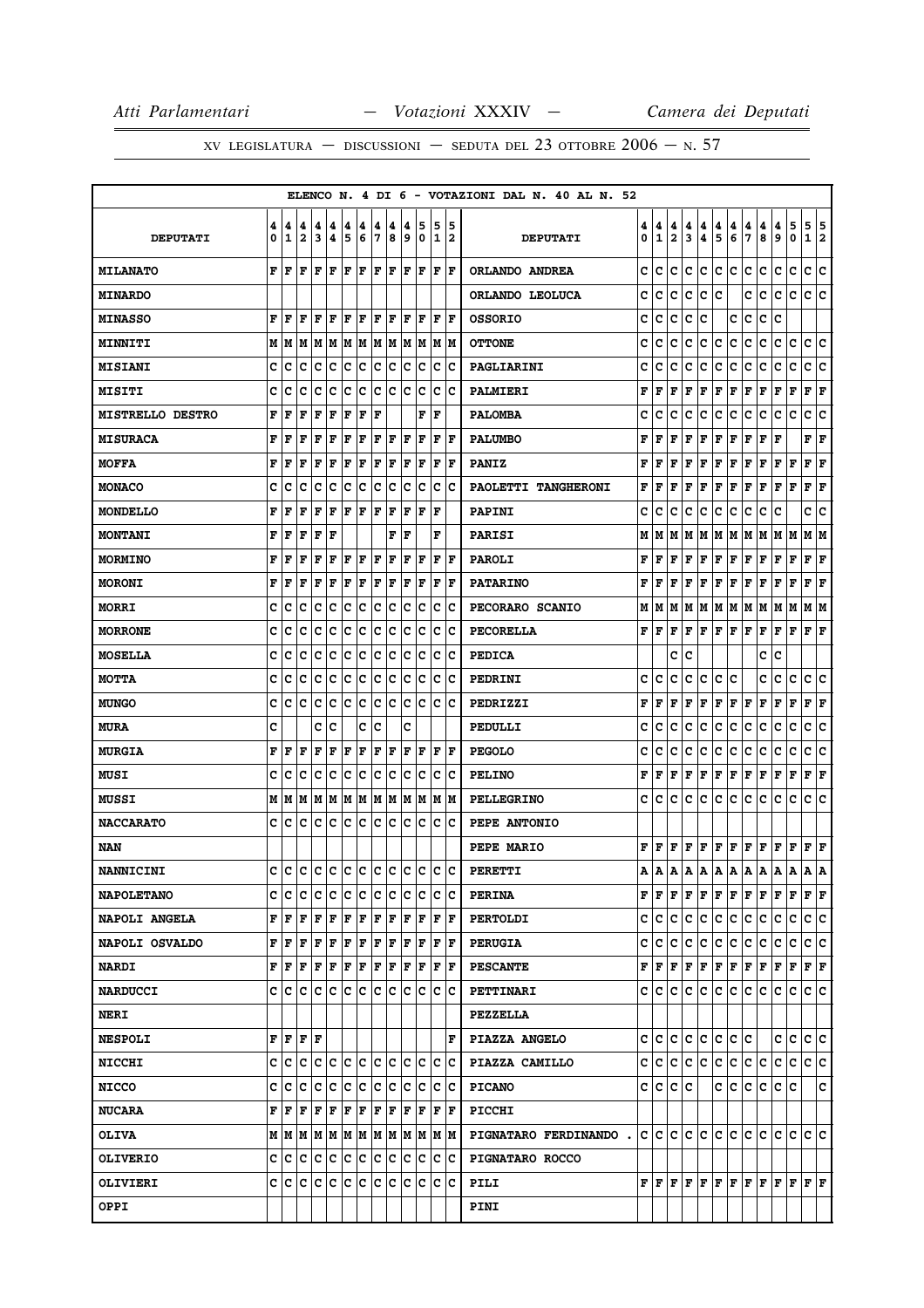|                      |        |                                                        |                              |                              |        |        |        |                      |        |        |                  |         |         | ELENCO N. 4 DI 6 - VOTAZIONI DAL N. 40 AL N. 52 |        |                                   |                              |              |        |             |                     |        |                              |        |              |                      |     |
|----------------------|--------|--------------------------------------------------------|------------------------------|------------------------------|--------|--------|--------|----------------------|--------|--------|------------------|---------|---------|-------------------------------------------------|--------|-----------------------------------|------------------------------|--------------|--------|-------------|---------------------|--------|------------------------------|--------|--------------|----------------------|-----|
| <b>DEPUTATI</b>      | 4<br>0 | 4<br>1                                                 | 4<br>$\overline{\mathbf{2}}$ | 4<br>$\overline{\mathbf{3}}$ | 4<br>4 | 4<br>5 | 4<br>6 | 4<br>7               | 4<br>8 | 4<br>9 | 5<br>$\mathbf 0$ | 5<br>1  | 15<br>2 | <b>DEPUTATI</b>                                 | 4<br>0 | 4<br>1                            | 4<br>$\overline{\mathbf{2}}$ | 4<br>3       | 4<br>4 | 4<br>5      | 4<br>6              | 4<br>7 | 4<br>8                       | 4<br>9 | 5<br>0       | 5 5<br>$\mathbf{1}$  | 2   |
| <b>PINOTTI</b>       | C      | c                                                      | lc.                          | c                            | lc     |        |        |                      | C      |        |                  |         |         | <b>RONCONI</b>                                  | А      | A                                 | A                            | A            | A      | A   A       |                     | A      | A                            | A      | ΙA.          | A                    |     |
| <b>PIRO</b>          | C      | c                                                      | c                            | c                            | c      | c      | c      | c                    | c      | c      | lc.              | c       | Ιc      | <b>ROSITANI</b>                                 | F      | F                                 | F                            | F            | F      | $\mathbf F$ | F                   | F      | F                            | F      | F            | F F                  |     |
| <b>PISACANE</b>      | c      | с                                                      | C                            | Iс                           | c      |        | C      | c                    | с      | C      |                  | C       | Ιc      | ROSSI LUCIANO                                   | F      | F                                 | F                            | F            | F      | $\mathbf F$ | F                   | F      | F                            | F      | F            | F                    | F   |
| <b>PISCITELLO</b>    | c      | c                                                      | c                            | c                            | lc.    | lc.    | lc.    | c                    |        | C      | c                | c       | Ιc      | ROSSI NICOLA                                    | c      | c                                 | c                            | c            | c      | c           | c                   | c      |                              |        | с            | c                    | lc. |
| <b>PISICCHIO</b>     | c      | c                                                      | c                            | c                            | c      |        |        |                      |        |        |                  |         |         | <b>ROSSI GASPARRINI</b>                         | c      | c                                 | c                            | c            | с      | с           | c                   | с      | c                            | с      | c            | c                    | Ιc  |
| <b>PIZZOLANTE</b>    | F      | F                                                      | F                            | F                            | F      | F      | l F    | F                    | F      | l F    | lF.              | l F     | lF      | <b>ROSSO</b>                                    | F      | F                                 | F                            | F            | F      | F           | F                   | F      | F                            | F      | F            | F F                  |     |
| <b>POLETTI</b>       | C      | Α                                                      | c                            | c                            | C      | c      | c      | c                    | c      | C      |                  | c       | c       | <b>ROTONDO</b>                                  | c      | c                                 | c                            | c            | с      | c           | с                   | с      | c                            | c      | c            | c                    | ∣c  |
| <b>POLLASTRINI</b>   | М      | M                                                      | M                            | M                            | M      | M      | M      | M                    | M      | M      | M                | M       | M       | <b>RUGGERI</b>                                  | c      | C                                 | C                            | C            | C      |             |                     |        | C                            | c      | $\mathbf{C}$ | c                    | c   |
| <b>PONZO</b>         | F      | F                                                      | F                            | F                            | l F    | F      | F      | F                    | F      | ΙF     |                  |         | F       | <b>RUGGHIA</b>                                  | c      | c                                 | c                            | c            | c      | c           | c                   | c      | C                            | c      | c            | с                    | lc. |
| <b>PORCU</b>         |        |                                                        |                              |                              |        |        |        |                      |        |        |                  |         |         | <b>RUSCONI</b>                                  | c      | c                                 | c                            | C            | c      | c           | c                   | c      | c                            | c      | c            | c                    | c   |
| <b>PORETTI</b>       | c      | lc                                                     | lc.                          | lc lc                        |        | c c    |        | c                    | c      | lc.    | lc.              |         | lc Ic   | <b>RUSSO FRANCO</b>                             | c      | c                                 | c                            | с            | c      | с           | c                   | c      | c                            | c      | lc.          | c c                  |     |
| <b>PORFIDIA</b>      | c      | c                                                      | c                            | c                            | с      | Ιc     |        | c                    | с      | c      | с                | c       | Ιc      | RUSSO PAOLO                                     |        |                                   |                              |              |        |             |                     |        |                              |        |              |                      |     |
| <b>POTTINO</b>       |        |                                                        |                              |                              |        |        |        |                      |        |        |                  |         |         | <b>RUTA</b>                                     |        |                                   |                              |              |        |             |                     |        |                              |        |              |                      |     |
| <b>PRESTIGIACOMO</b> | F      | F                                                      | l F                          | F                            | l F    | F      | l F    | F                    | F      | F      | F                | F       | lF      | <b>RUTELLI</b>                                  | М      |                                   |                              |              |        |             |                     |        | M  M  M  M  M  M  M  M  M  M |        |              | M  M                 |     |
| <b>PREVITI</b>       |        |                                                        |                              |                              |        |        |        |                      |        |        |                  |         |         | <b>RUVOLO</b>                                   | А      | A                                 | A                            | Α            | A      | A           | A                   | A      | A                            | A      | A            | A   A                |     |
| <b>PRODI</b>         | М      | M                                                      | M                            | M                            | M      | M      | M      | lм                   | M      | M      | M                |         | M M     | <b>SAGLIA</b>                                   | F      | F                                 | F                            | $\mathbf{F}$ | F      | $\mathbf F$ | F                   | F      | F                            | F      | F            | F F                  |     |
| PROIETTI COSIMI      | F      | F                                                      | F                            | F                            | F      | F      | l F    | F                    | F      | F      | F                | F       | F       | <b>SALERNO</b>                                  |        |                                   |                              |              |        |             |                     |        |                              |        |              |                      |     |
| <b>PROVERA</b>       | c      | c                                                      | c                            | c                            | lc.    | c      | c      | c                    | c      | lc.    | c                | c       | Ιc      | <b>SAMPERI</b>                                  | c      | ١c                                |                              | c            | lc.    | c           | lc.                 | lc.    | c.                           | lc.    |              | c c                  |     |
| <b>QUARTIANI</b>     | c      | c                                                      | c                            | c                            | c      | c      | c      | c                    | c      | c      | c                | c       | c       | <b>SANGA</b>                                    |        |                                   | с                            | C            |        | c           | с                   | c      |                              |        |              |                      |     |
| <b>RAISI</b>         | F      | F                                                      | l F                          | F                            | F      | F      | F      | F                    | F      | F      | F                | F       | l F     | <b>SANNA</b>                                    | c      | c                                 | c                            | c            | с      | c           | c                   | c      | c                            | с      | с            | c                    | lc. |
| <b>RAITI</b>         | C      | C                                                      | C                            | c                            | C      | A      | C      | C                    | c      | C      | Α                | lc      | lc      | <b>SANTAGATA</b>                                | М      | м                                 | M                            | M            | M      | M           | M                   | M      | M                            | M      | M            | MM                   |     |
| <b>RAMPELLI</b>      | F      | F                                                      |                              | F                            | F      | F      | F      | F                    | F      | F      | F                | l F     |         | <b>SANTELLI</b>                                 | F      | F                                 | F                            | F            | F      | $\mathbf F$ | F                   | F      | F                            | F      | F            | F                    | F   |
| <b>RAMPI</b>         | c      | c                                                      | Iс                           | Iс                           | Ιc     | Ιc     | c      | c                    | c      | c      | c                | c       | Ιc      | <b>SANZA</b>                                    | F      | F                                 | F                            | $\mathbf F$  | F      | F           | F                   | F      | F                            | F      | F            | $ {\bf F}  {\bf F} $ |     |
| <b>RANIERI</b>       |        | MИ                                                     | M                            | M                            | M      | M      | M      | M                    | M      | M      | M                | M       | M       | <b>SASSO</b>                                    | c      | c                                 | c                            | c            | с      |             | c                   | c      | c                            | c      | c            | с                    | c   |
| <b>RAO</b>           |        |                                                        |                              |                              |        |        |        |                      |        |        |                  |         |         | <b>SATTA</b>                                    | c      | c                                 | c                            | с            | c.     | c           | c                   | с      | c                            | c      | c            | С                    | ١c  |
| <b>RAVETTO</b>       | F      | l F                                                    | l F                          | $F$ $F$ $F$ $F$ $F$ $F$      |        |        |        |                      |        | lF.    | lF.              | ΙF      | lF.     | <b>SCAJOLA</b>                                  | М      | M                                 |                              |              |        |             | M  M  M  M  M  M  M |        |                              | M      | M            | lМ                   | M   |
| <b>RAZZI</b>         | c      | c                                                      | ∣c                           | c c                          |        | c c    |        | c c                  |        |        | c                | c       | c       | <b>SCALIA</b>                                   |        | ${\bf F}$ $\bf F$ $\bf F$ $\bf F$ |                              |              |        |             |                     |        |                              |        |              |                      |     |
| <b>REALACCI</b>      | c      | lc.                                                    | lc.                          | c                            | ∣c     | lc.    | lc.    | lc.                  | lc.    | lc     |                  | C       | Ιc      | <b>SCHIETROMA</b>                               | c      | lc.                               | lc.                          | c            | lc.    | c c         |                     | c.     | lc.                          | lc.    | lc.          | c c                  |     |
| <b>REINA</b>         |        |                                                        |                              |                              |        |        |        |                      |        |        |                  |         |         | <b>SCHIRRU</b>                                  | c      | lc.                               | c                            | c            | lc.    |             | c                   | c      | c                            | c      | c            | c c                  |     |
| RICCI ANDREA         | c      |                                                        |                              | c c c c c c                  |        |        |        | c c                  |        | lc.    | lc.              | lc.     | Iс      | <b>SCOTTO</b>                                   | c      | lc.                               | c                            | c            | c.     | c           | c                   | c      | c                            | c      | c            | c c                  |     |
| <b>RICCI MARIO</b>   |        | c Ic                                                   | lc.                          | Iс                           | Iс     | lc.    | lc.    | lc.                  | c      | Iс     | c                | Iс      | Ιc      | <b>SERENI</b>                                   | c      | c                                 | c                            | c            | c      | c           | c                   | c      | c                            | c      | с            | c c                  |     |
| <b>RICEVUTO</b>      |        |                                                        |                              |                              |        |        |        |                      |        |        |                  |         |         | <b>SERVODIO</b>                                 | c      | с                                 | с                            | с            | c      | c           | c                   | c      | c                            | c      | c            | c c                  |     |
| <b>RIGONI</b>        | M      | lм                                                     | lм                           |                              |        |        |        | IM IM IM IM IM IM IM |        |        |                  |         | M M     | <b>SGOBIO</b>                                   | c      | c                                 | c                            | c            | IС     | c           | c                   | c      | c                            | c      | c            | c c                  |     |
| <b>RIVOLTA</b>       | F      | ΙF                                                     | ΙF                           | F F F F                      |        |        |        | F F                  |        | F      | F                |         | F  F    | SILIQUINI                                       | F      |                                   |                              | F F F        | F      |             | F F F F             |        |                              | F F    |              | $ {\bf F}  {\bf F} $ |     |
| <b>ROCCHI</b>        | c      | c                                                      | lc.                          | c c                          |        |        |        |                      |        |        | c                | c       | Ιc      | <b>SIMEONI</b>                                  | F      | F                                 | F                            | F            | F      | F           | F                   | F      | F                            | F      | F            | F F                  |     |
| <b>ROMAGNOLI</b>     |        |                                                        |                              |                              |        |        |        |                      |        |        |                  |         |         | <b>SINISCALCHI</b>                              | c      | lc.                               | с                            | c            | c      | c           | lc.                 | c      | c                            | c      | c            | c c                  |     |
| <b>ROMANI</b>        |        | FF                                                     | lF.                          | F F F F F F                  |        |        |        |                      |        |        |                  | F F F F |         | <b>SIRCANA</b>                                  | c      | ∣c∙                               | c                            | lc.          | c      | c.          | c.                  | c.     | lc.                          | C      | lc.          | c c                  |     |
| <b>ROMANO</b>        |        |                                                        |                              |                              |        |        |        |                      |        |        |                  |         |         | <b>SMERIGLIO</b>                                | c      | IC.                               | c                            | c            | c      | c           | lc.                 | c.     | IС                           | с      | С            | c c                  |     |
| <b>ROMELE</b>        |        | $\mathbf{F} \parallel \mathbf{F} \parallel \mathbf{F}$ |                              | F F                          |        | F F    |        | F                    | F      | F      | F                |         | F F     | SOFFRITTI                                       | c      | ∣c.                               | С                            | c            | c      | c           | c.                  | lc.    | c                            | С      | lc.          | c c                  |     |
| <b>RONCHI</b>        |        | FF                                                     | F                            | F                            | F      | F      | F      | F                    | F      | F      |                  |         | F       | <b>SORO</b>                                     |        |                                   |                              |              |        |             |                     |        |                              |        |              |                      |     |